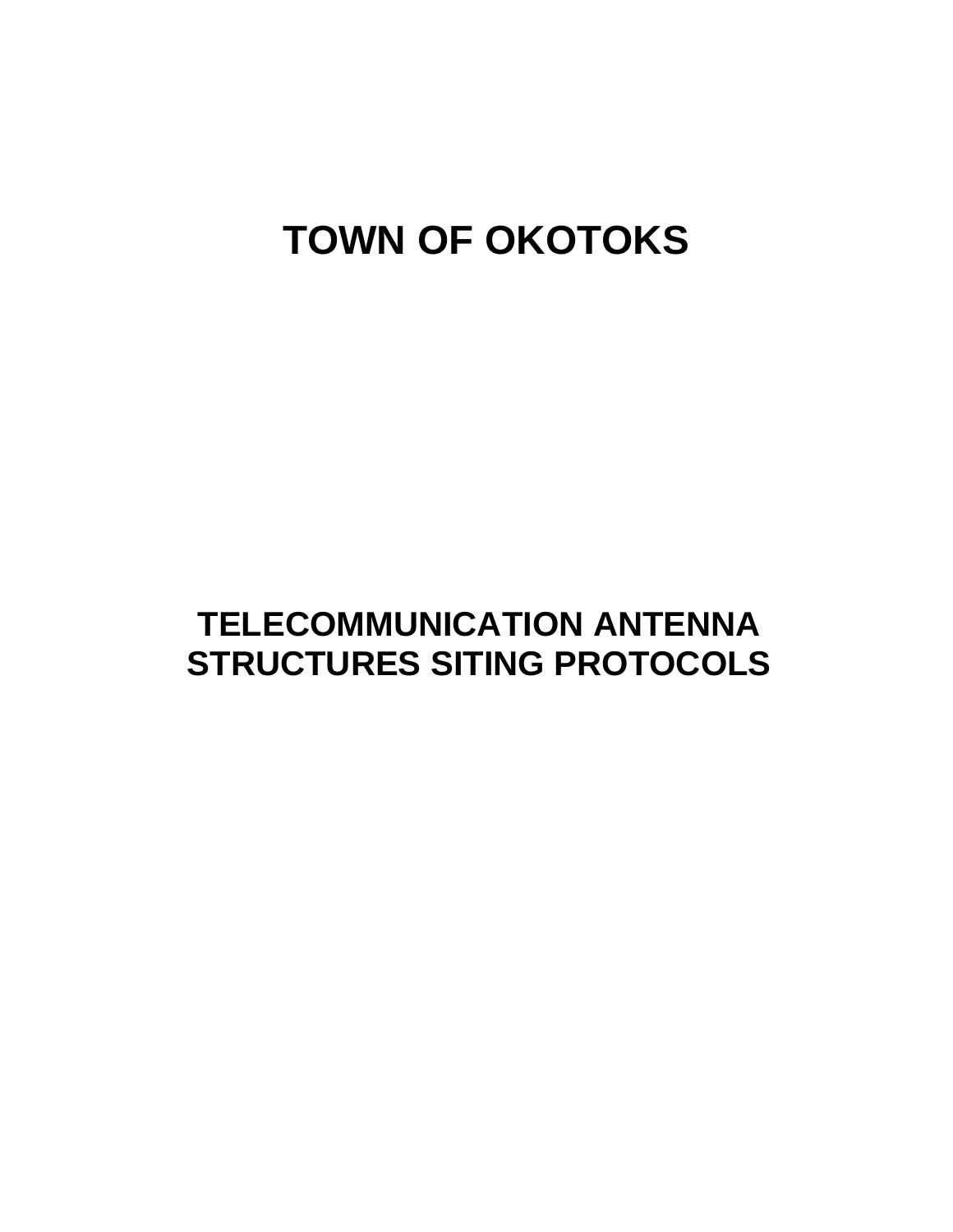## **TABLE OF CONTENTS**

|     | <b>Definitions</b>                                                                                                                                                                                                                                                                                                                             | 3                                            |  |
|-----|------------------------------------------------------------------------------------------------------------------------------------------------------------------------------------------------------------------------------------------------------------------------------------------------------------------------------------------------|----------------------------------------------|--|
| 1.0 | <b>Purpose and Objectives of the Protocols</b><br>Purpose<br>1.1<br>Objectives<br>1.2                                                                                                                                                                                                                                                          | 6<br>6<br>6                                  |  |
| 2.0 | The Town's Authority Regarding Telecommunication<br><b>Antenna Structures</b>                                                                                                                                                                                                                                                                  | $\overline{7}$                               |  |
| 3.0 | The Town's Role at a Public Consultation Meeting                                                                                                                                                                                                                                                                                               | 8                                            |  |
| 4.0 | The Town's Role in Reviewing a Telecommunication<br><b>Submission</b><br>9                                                                                                                                                                                                                                                                     |                                              |  |
| 5.0 | <b>Submissions to the Town of Okotoks</b><br>5.1<br><b>Pre-submission Consultation</b><br>5.2<br><b>Submission Content Requirements</b><br>5.3<br><b>Submission Processing Time Period</b><br>5.4<br><b>Extending the Submission Processing Time Period</b><br>5.5<br>Concurrence<br>5.6<br>Non-Concurrence<br>5.7<br>Rescinding a Concurrence | 10<br>10<br>10<br>11<br>11<br>12<br>12<br>12 |  |
| 6.0 | <b>Submission Categories</b><br><b>Type A Submissions</b><br>6.1<br>6.2<br><b>Type B Submissions</b><br>6.3<br><b>Type C Submissions</b>                                                                                                                                                                                                       | 13<br>13<br>14<br>14                         |  |
| 7.0 | <b>Design Characteristics</b><br>7.1<br>Disquised and Camouflaged Structures<br>7.2<br><b>Preferred Built Forms</b><br>7.3<br><b>Screening Features</b><br>7.4<br>Signage<br>7.5<br>Lighting<br>7.6<br><b>Residential Development Setback Guidelines</b>                                                                                       | 16<br>16<br>16<br>16<br>17<br>17<br>17       |  |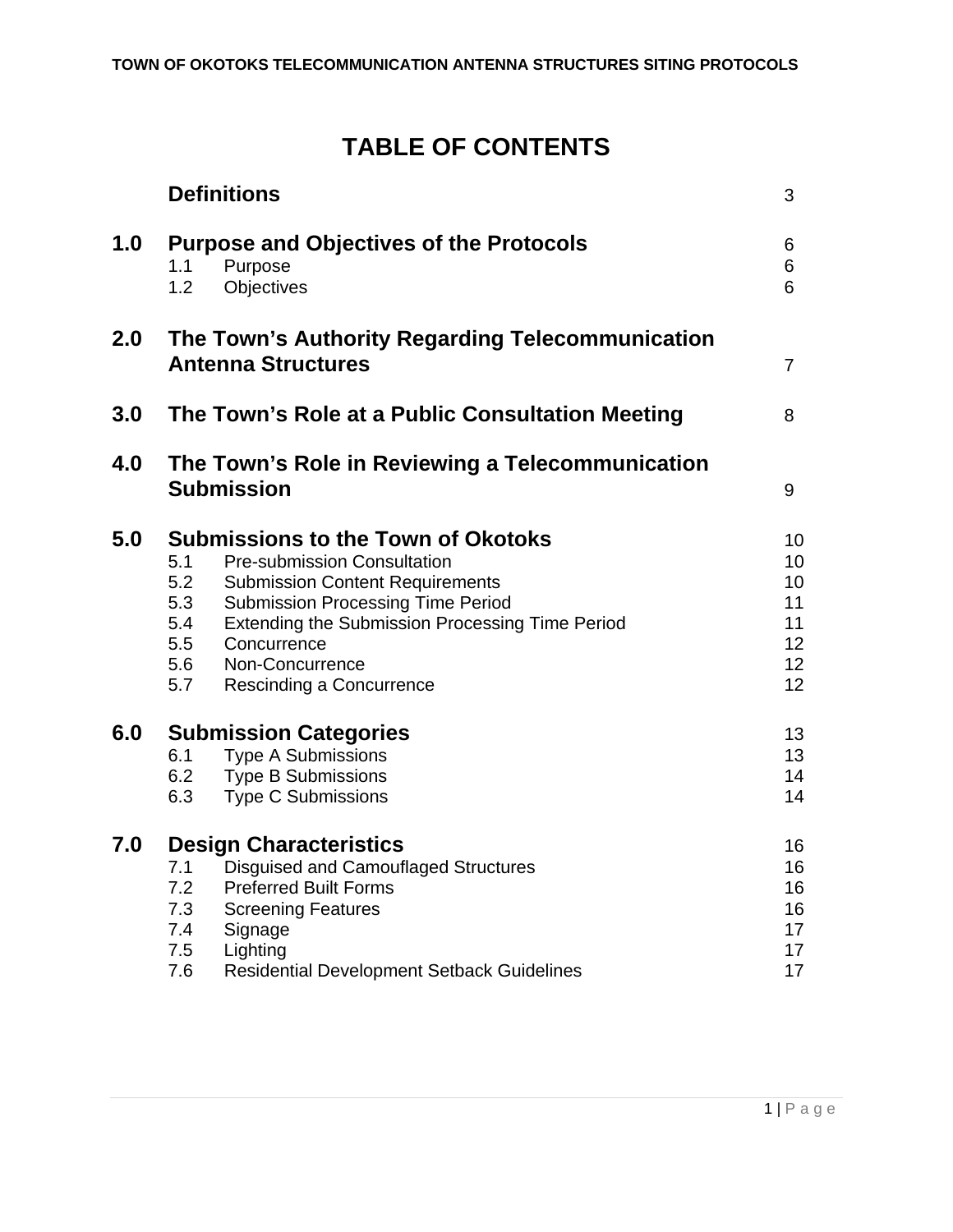| 8.0  | <b>Co-Location</b>                                  |                                                                   |    |
|------|-----------------------------------------------------|-------------------------------------------------------------------|----|
|      | 8.1                                                 | <b>Co-location Options</b>                                        | 19 |
|      | 8.2                                                 | Replacement or Modification due to Co-location                    | 19 |
|      | 8.3                                                 | <b>Evidence of Co-location Review</b>                             | 20 |
|      | 8.4                                                 | Co-location and Unobtrusiveness                                   | 20 |
| 9.0  | <b>Notification and Public Consultation Process</b> |                                                                   |    |
|      | 9.1                                                 | Initial Contact with the Town of Okotoks                          | 21 |
|      | 9.2                                                 | Notification Obligations When a Public Consultation Meeting       |    |
|      |                                                     | is not Required                                                   | 21 |
|      | 9.3                                                 | Notification Obligations When a Public Consultation Meeting       |    |
|      |                                                     | <b>Is Required</b>                                                | 21 |
|      | 9.4                                                 | <b>Notification to Affected Properties</b>                        | 22 |
|      | 9.5                                                 | <b>Public Consultation Meeting Notification Method and Timing</b> | 22 |
|      | 9.6                                                 | <b>Public Consultation Meeting Notification Form and Content</b>  | 22 |
|      | 9.7                                                 | <b>Public Consultation Meeting Format</b>                         | 23 |
|      | 9.8                                                 | Proponent Obligations after the Public Consultation Meeting       | 24 |
|      | 9.9                                                 | Documenting the Public Consultation Meeting                       | 24 |
| 10.0 |                                                     | <b>Redundant Telecommunication Antenna Structures</b>             | 25 |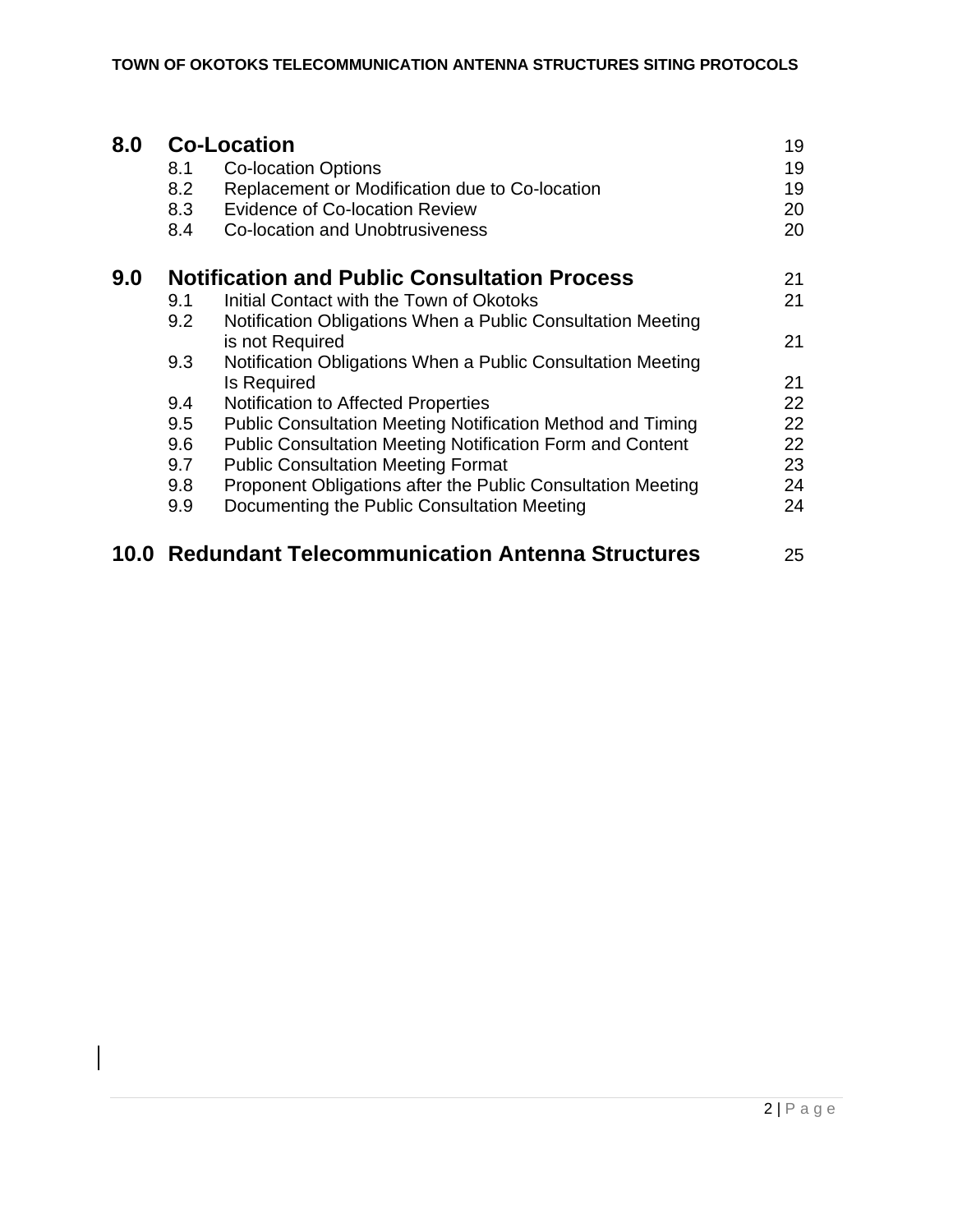## **Definitions**

| (the) Administration                              | means, for the purpose of this document, the staff of<br>The Town of Okotok's Planning Services, which is<br>tasked with receiving, evaluating and processing<br>submissions for telecommunication antenna structures.                                                                                                              |
|---------------------------------------------------|-------------------------------------------------------------------------------------------------------------------------------------------------------------------------------------------------------------------------------------------------------------------------------------------------------------------------------------|
| <b>Adjacent Residential</b><br><b>Development</b> | means residential properties that abut a proposed or<br>telecommunication antenna<br>existing<br>structure site,<br>including those sites separated by a public or private<br>thoroughfare, utility right-of-way, railway, stream, river or<br>other natural or manmade feature or element as<br>determined by The Town of Okotoks. |
| <b>Affected Properties</b>                        | means all properties within a 300 metre radius of a<br>proposed telecommunication antenna<br>structure<br>to<br>which notification of a public consultation meeting must<br>be sent.                                                                                                                                                |
| <b>Co-location</b>                                | means the placement of telecommunication antennas<br>and equipment operated by one or more proponents on<br>a telecommunication antenna structure operated by a<br>different proponent, thereby creating a shared facility.                                                                                                         |
| <b>Futures</b>                                    | identification<br>locations<br>the<br>of<br>means<br>on.<br>a<br>telecommunications antenna structure allocated for<br>antenna arrays which will be installed at some time in<br>the future rather than at the time of the initial<br>construction of the structure.                                                                |
| <b>Letter of Concurrence</b>                      | means a letter from The Town of Okotoks supporting a<br>proponent's proposal for the installation<br>0f<br>a<br>telecommunication antenna structure within the town.                                                                                                                                                                |
| <b>Letter of Non-concurrence</b>                  | means a letter from the Town of Okotoks signifying no<br>support for a proponent's proposal for the installation of<br>a telecommunication antenna structure within the Town.                                                                                                                                                       |
| <b>Proponent</b>                                  | means a company, business or organization providing<br>wireless telecommunication services.                                                                                                                                                                                                                                         |
| (the; these) Protocols                            | means the provisions of The Town of Okotoks'<br><b>Telecommunications</b><br>Siting<br>Antenna<br><b>Structures</b><br>Protocols.                                                                                                                                                                                                   |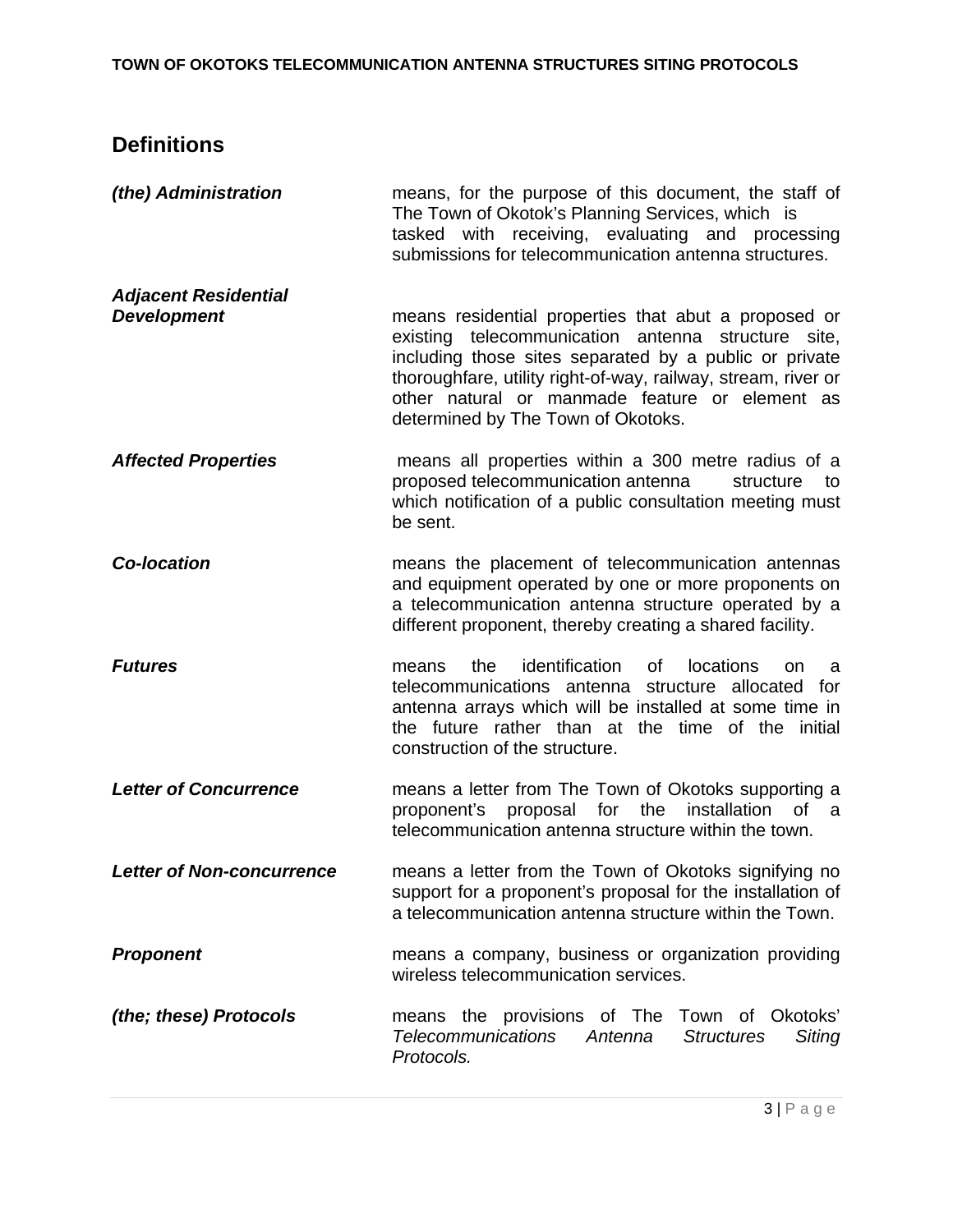#### **TOWN OF OKOTOKS TELECOMMUNICATION ANTENNA STRUCTURES SITING PROTOCOLS**

- *Public Consultation Meeting* means a meeting conducted by a proponent's representative(s), to which members of the public (see *Affected Properties*) are invited, and at which the public is informed about a proposed telecommunication antenna structure placement within the community. The meeting may be either formal or open house format, at the discretion of the proponent.
- *Residential Development* means land that has residential buildings (dwellings) constructed upon it.
- *Residential District* means any area of land designated by The Town of Okotoks Land Use Bylaw as an area primarily for residential development.
- *Residential Properties* means land subdivided for residential development that either has existing residential buildings on it or is currently vacant but intended for future residential use.
- *Roof Top Installation* means any telecommunication antenna structure that is placed on the roof of a building.
- **Safety Code 6** *means* Health Canada's standards for acceptable **Safety Code 6** human exposure to radiofrequency electromagnetic fields as set out in its document *Limits of Human Exposure to Radiofrequency Electromagnetic Fields in the Frequency Range from 3 KHZ to 300 GHZ*, as amended. Pursuant to Federal requirements, all telecommunication antenna structures within the Town of Okotoks must comply with these standards.
- **Stealth Installation means the installation of a telecommunication antenna** structure in a manner that is designed and constructed to hide, camouflage or integrate the telecommunication antenna structure into an existing building, landscape, topography or structure.

*Stealth Structure or* 

- **Submission means an information package regarding a proposed** telecommunication antenna structure submitted by a proponent to The Town of Okotoks for concurrence, and containing materials for review such as site plans, photographs, and detailed drawings of the structure.
- *Telecommunication Antenna* means a device that requires a permit from the Federal Government and is used to receive and/or to transmit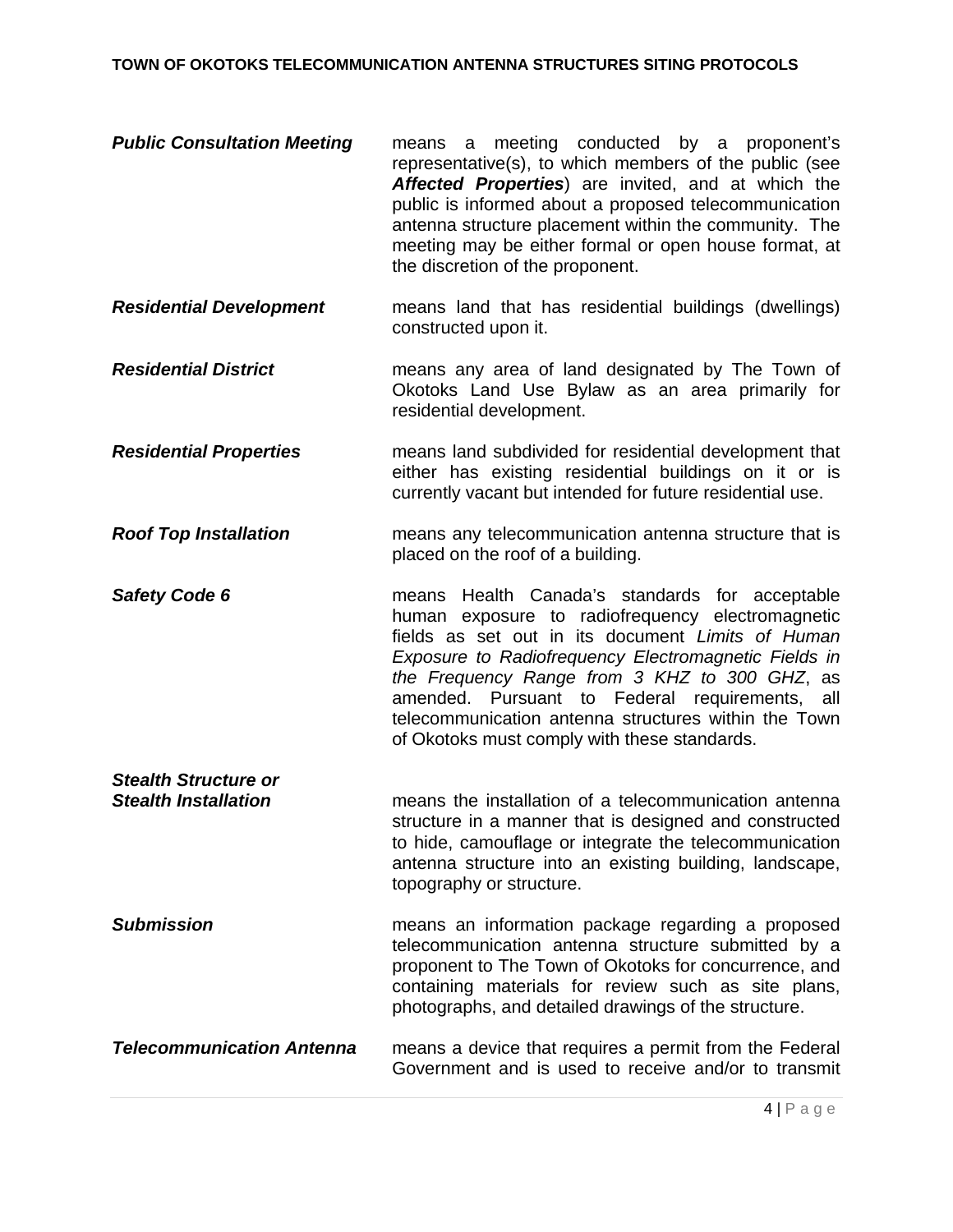radio-frequency (RF) signals, microwave signals or other communications energy transmitted from or to be received by other antennas.

| <b>Telecommunication Antenna</b><br><b>Structure</b> | means any roof-top, building-mounted or ground-<br>mounted pole, tri-pole, spire, lattice work or other<br>freestanding structure, tower, streetlight, parking lot light<br>or combination thereof, including supporting lines,<br>cables, wires, and braces intended for the purpose of<br>mounting a telecommunication antenna or series of<br>antennas on it. Also included are any cabinets or<br>shelters containing electronic or other equipment<br>associated with these antenna structures and any<br>compound required to accommodate these components. |
|------------------------------------------------------|-------------------------------------------------------------------------------------------------------------------------------------------------------------------------------------------------------------------------------------------------------------------------------------------------------------------------------------------------------------------------------------------------------------------------------------------------------------------------------------------------------------------------------------------------------------------|
| <b>Tower</b>                                         | means any ground-mounted monopole, tri-pole, or<br>lattice work structure upon which telecommunication<br>antennas are attached. Not included are streetlight<br>poles, parking lot light poles, existing electric utility<br>towers or similar type structures as determined by The<br>Town of Okotoks.                                                                                                                                                                                                                                                          |
| <b>Type A Submission</b>                             | means the type of submission processing method for<br>those telecommunication antenna structures listed in<br>subsection 6.1 of these Protocols.                                                                                                                                                                                                                                                                                                                                                                                                                  |
| <b>Type B Submission</b>                             | means the type of submission processing method for<br>those telecommunication antenna structures listed in<br>subsection 6.2 of these Protocols.                                                                                                                                                                                                                                                                                                                                                                                                                  |
| <b>Type C Submission</b>                             | means the type of submission processing method for<br>those telecommunication antenna structures listed in<br>subsection 6.3 of these Protocols.                                                                                                                                                                                                                                                                                                                                                                                                                  |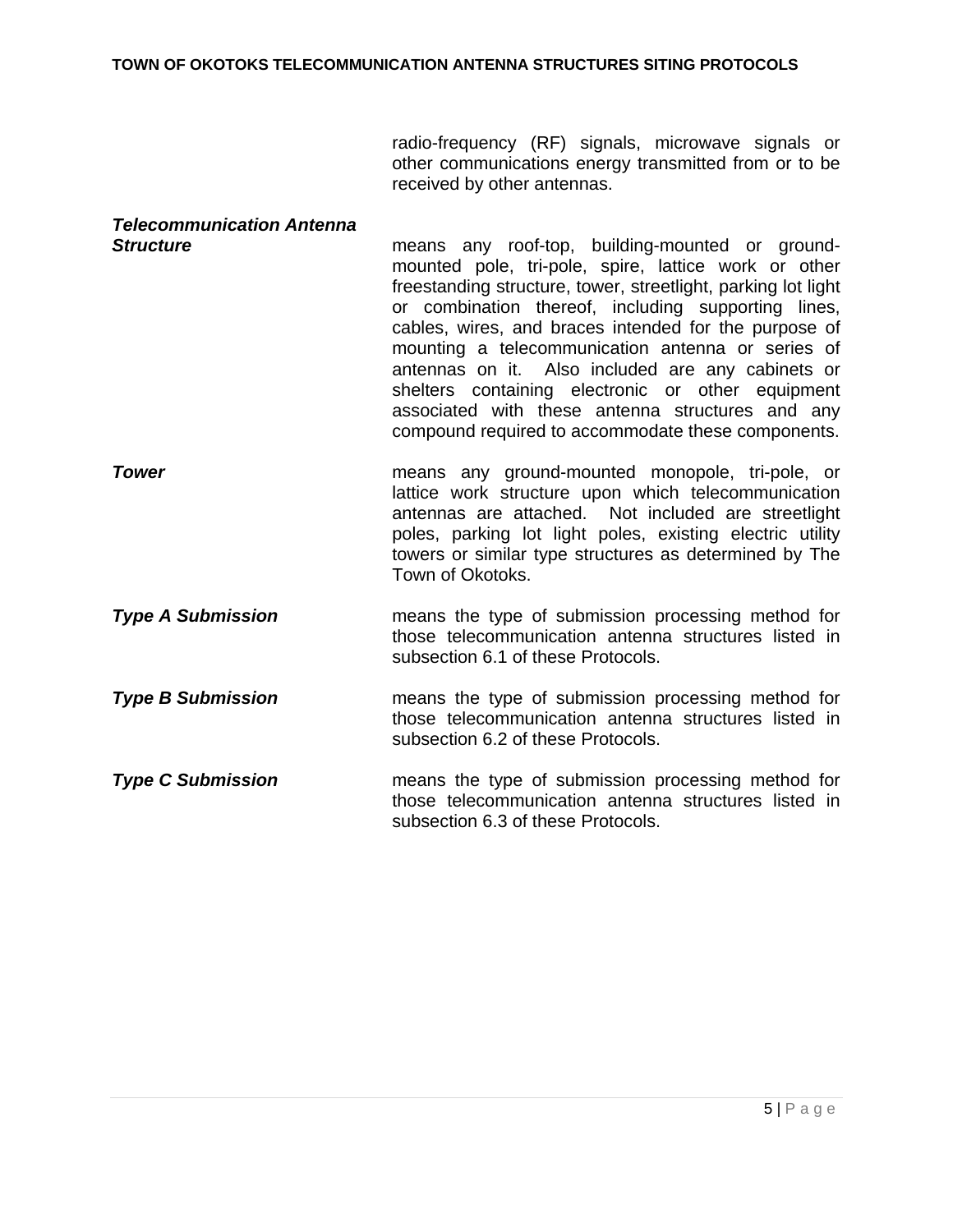## **1.0 Purpose and Objectives of the Protocols**

#### **1.1 Purpose**

The purpose of the Telecommunication Antenna Structures Siting Protocols is to establish procedural standards that will allow The Town of Okotoks to effectively participate in and influence the placement of telecommunication antenna structures proposed within the town limits. The Protocols are also intended to assist Town Council, Town Staff, Industry Canada, representatives of the telecommunications industry and members of the public in being aware of and understanding the implementation methods, processes, procedures and criteria used to achieve this purpose.

#### **1.2 Objectives**

The objectives of these Protocols are:

- 1. To establish a process and criteria for consistently and equitably reviewing, evaluating and deciding upon each proposal for placing a telecommunication antenna structure within the Town of Okotoks.
- 2. To provide clear and reasonable requirements for effective participation and cooperation between the proponents and The Town of Okotoks.
- 3. To minimize the number of towers required for telecommunication antenna networks within Okotoks.
- 4. To ensure co-location opportunities for telecommunication antenna structures are explored and acted upon.
- 5. To encourage and promote opportunities for improved telecommunication antenna structure design and concealment in order to minimize their visual impacts on the surrounding area and the town in general.
- 6. To provide an opportunity for residents located near specific types of proposed telecommunication antenna structures (towers) to make comments, ask questions or raise concerns relating to the proposal, make the proponent aware of local considerations and provide recommendations regarding the placement and/or appearance of the structure.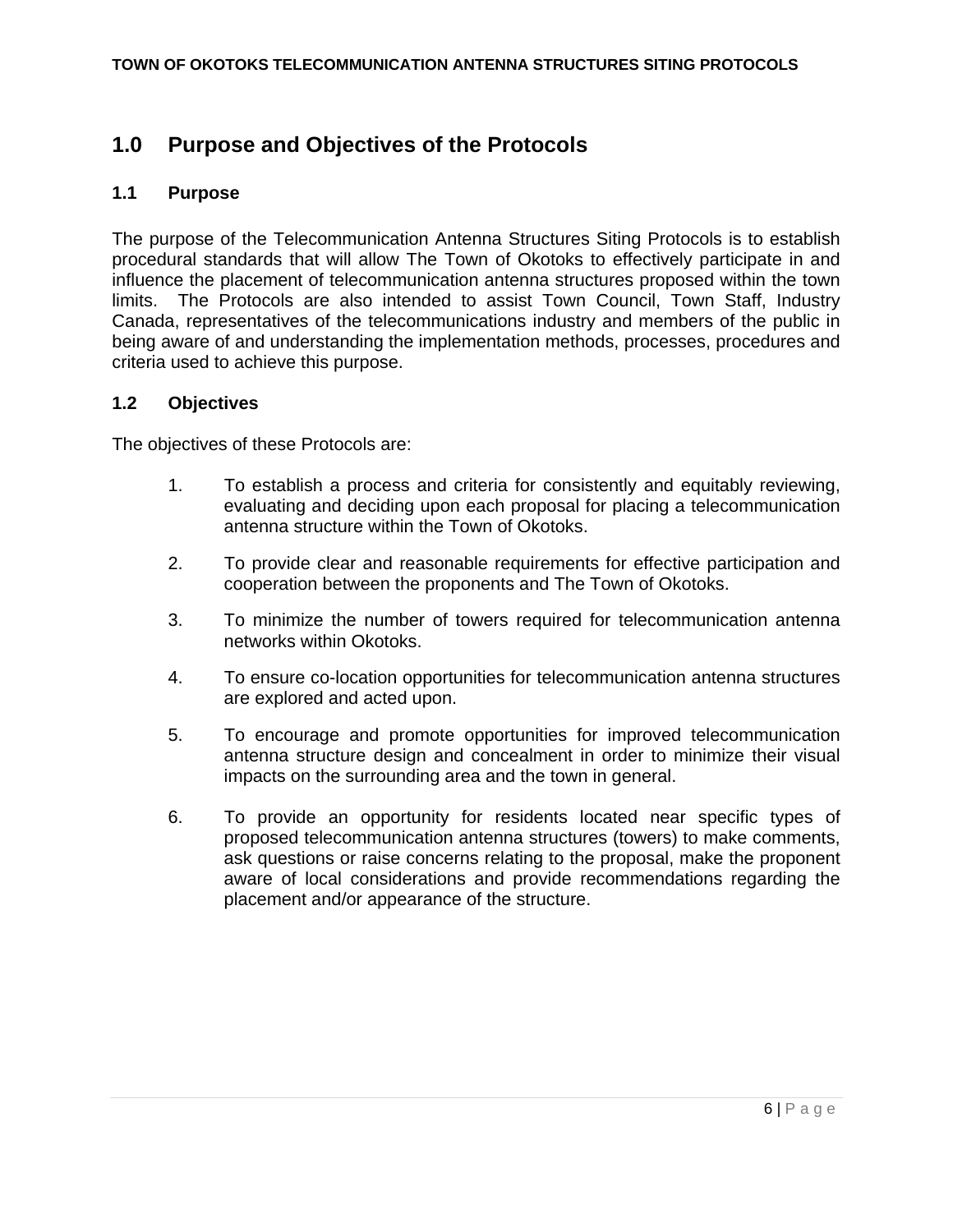## **2.0 The Town's Authority Regarding Telecommunications Antenna Structures**

The Town of Okotoks **is not the approving authority** for telecommunication antenna structures.

The federal Minister of Industry **is the approving authority** for the development and operation of radiocommunication in Canada, including telecommunication antenna structures, pursuant to the *Radiocommunication Act*. Industry Canada\* is tasked with, among other things, administering the orderly development and operation of telecommunication antenna structures.

In this regard, Industry Canada requires that, in certain cases, the local land use authority and the public must be consulted for input regarding the proposed placement of a telecommunication antenna structure. The Town of Okotoks' Planning Services is responsible for reviewing these submissions on the Town's behalf and, depending on the nature of the proposal, a letter of support (concurrence) or non-support (non-concurrence) is sent to the wireless service provider upon completion of its review of the proposal.

Planning Services reviews each proposed submission for a telecommunication antenna structure based on specific physical criteria. This involves reviewing and evaluating such things as the proposed location of a telecommunication antenna structure and aspects of its design, including, but not limited to, height, colour, type, number or antennae to be placed on the structure, screening of any equipment compound, the design and materials to be used for any equipment storage shed, the potential for co-location of other proponents on the structure, and compliance with *The Town of Okotoks Telecommunication Antenna Structures Siting Protocols*. Based on this review, a letter of support (concurrence) or nonsupport (non-concurrence) is issued.

Note that in cases where the Town does not support a proposal, it cannot prevent a proponent from ultimately gaining permission from Industry Canada to install a telecommunication antenna structure even if it contravenes the Town's telecommunication Protocols.

<sup>\*</sup> For additional information regarding Industry Canada's mandate and the application of its authority in the wireless telecommunications process, please consult Industry Canada's *Client Procedures Circular CPC-2-0-03*. This publication and others pertinent to telecommunications are available at http://strategis.gc.ca/spectrum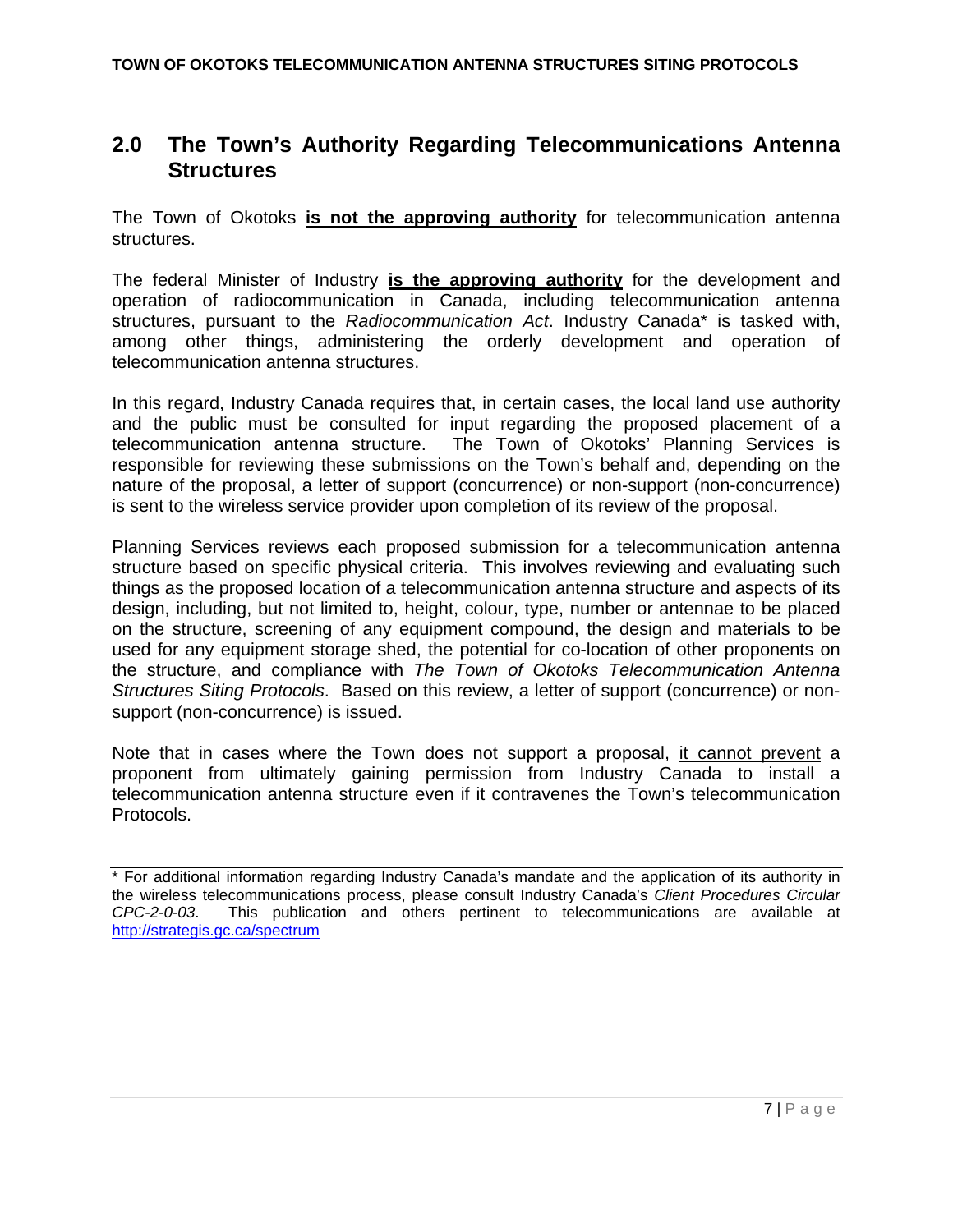## **3.0 The Town's Role at a Public Consultation Meeting**

The Town of Okotoks performs three main functions at a public consultation meeting. These are:

- 1. To scrutinize the consultation process:
	- by observing how and what information is provided to the public by the proponent about the proposed telecommunication antenna structure and its intended location;
	- by observing what questions arise from the public about the proposed installation;
	- by observing what answers to these questions are provided by the proponent; and
	- by observing how concerns and other issues regarding the proposed telecommunication antenna structure's placement are resolved.
- 2. To clarify the provisions of the Town's *Telecommunication Antenna Structures Siting Protocols* as required:
	- by explaining the procedures regarding the notification process;
	- by articulating what is expected in terms of resolving the issues brought forward at the meeting by the public;
	- by communicating the Town's objective regarding the co-location of other proponent's antenna on existing and proposed telecommunication antenna structures; and
	- by outlining the circumstances required for the issuance of a letter of concurrence or non-concurrence.
- 3. To explain the Town's role in the deployment of telecommunication antenna structures, which includes:
	- ensuring the Town's *Telecommunication Antenna Structure Siting Protocols* are followed;
	- evaluating each proposal based on specific criteria, reasoning and development guidelines;
	- confirming that the proponent has conducted and completed any follow-up work arising from a public consultation meeting; and
	- facilitating communication between other proponents regarding co-location arrangements.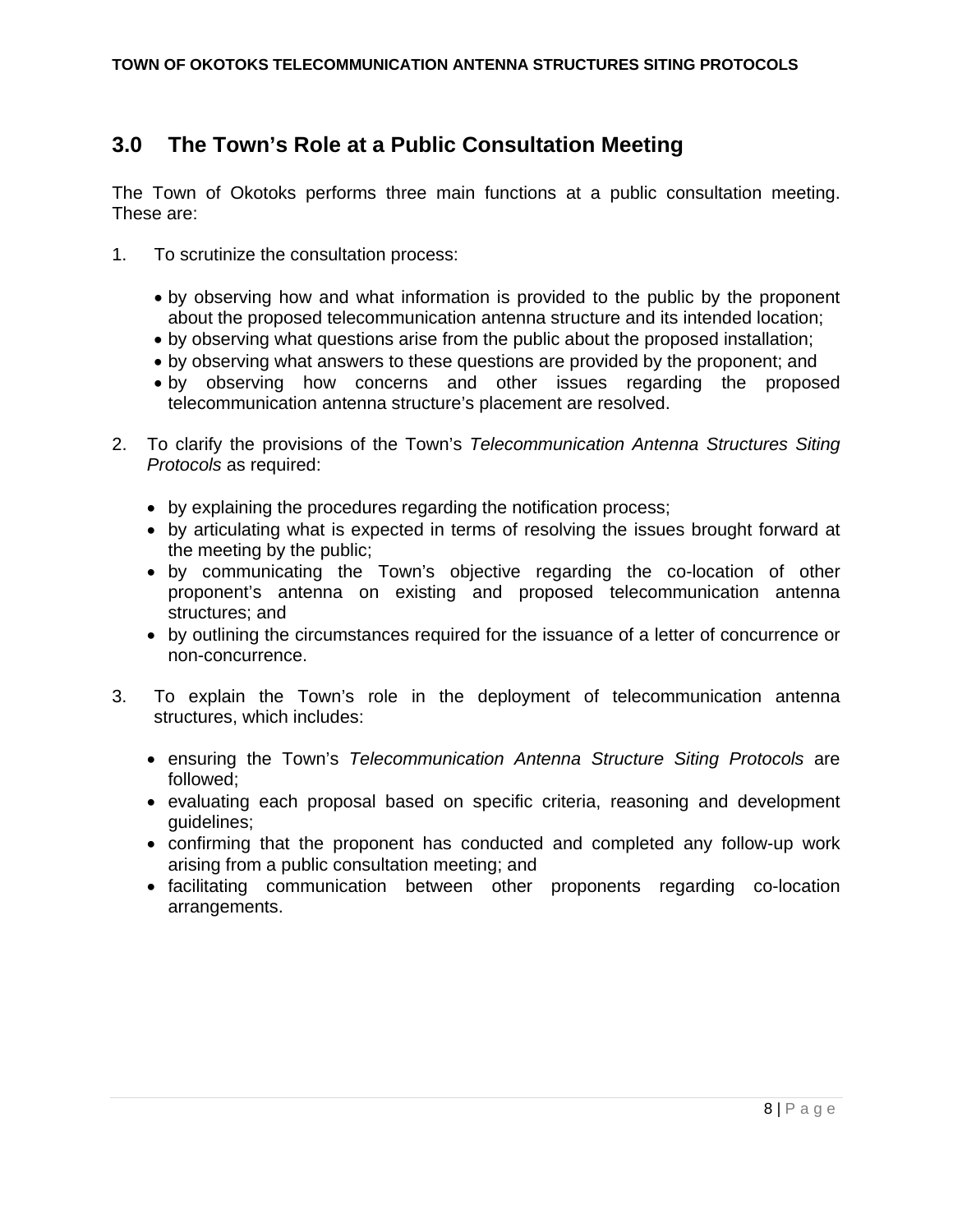## **4.0 The Town's Role in Reviewing a Telecommunication Submission**

The Town of Okotoks reviews and evaluates each submission it receives for a telecommunication antenna structure. The specific elements and issues observed, reviewed, analyzed, evaluated and decided upon in reaching a decision to either support or not support a submission are predominantly, but not limited to, the following\*:

- proposed location in a community or area;
- existing and proposed on-site uses and structures;
- adjacent sites and their existing and proposed uses and structures;
- co-location potentials on this site and on nearby sites with other existing or proposed telecommunication antenna structures;
- compliance with *The Town of Okotoks Telecommunication Antenna Structures Siting Protocols*;
- conformity with the Town's *Municipal Development Plan*
- design aspects of the proposal, including:
	- o height,
	- o colour,
	- o type of structure,
	- o diameter (if a monopole or tri-pole)
	- o number of antenna arrays (including futures),
	- o shrouding of antenna arrays,
	- o potential for disguising or camouflaging,
	- o screening of equipment compound and shelter(s),
	- o location on the site,
	- o access/egress to the facility,
	- o impact on on-site parking facilities and vehicular movement,
	- o impact on on-site garbage facilities,
	- o impact on on-site utility R.O.W.s,
	- o proposed signage or other markings and lighting,
	- o distance to other existing towers, and
	- $\circ$  removal of redundant structure(s) (if re-build replacement or co-location).

<sup>\*</sup> The Town of Okotoks does not assess any submission for a telecommunication antenna structure with respect to **health and radiofrequency exposure issues** or any other non-placement or non-design related issues. Any questions or comments the public may wish to make regarding health issues related to cell phones, cell towers and radiofrequency exposure guidelines (Safety Code 6) should be directed to Health Canada on-line at healthcanada.gc.ca and to the proponent's representative. Industry Canada, Spectrum Management Operations Branch may also be contacted for information by phone at 403-292- 4575 or by e-mail at spectrum.calgary@ic.gc.ca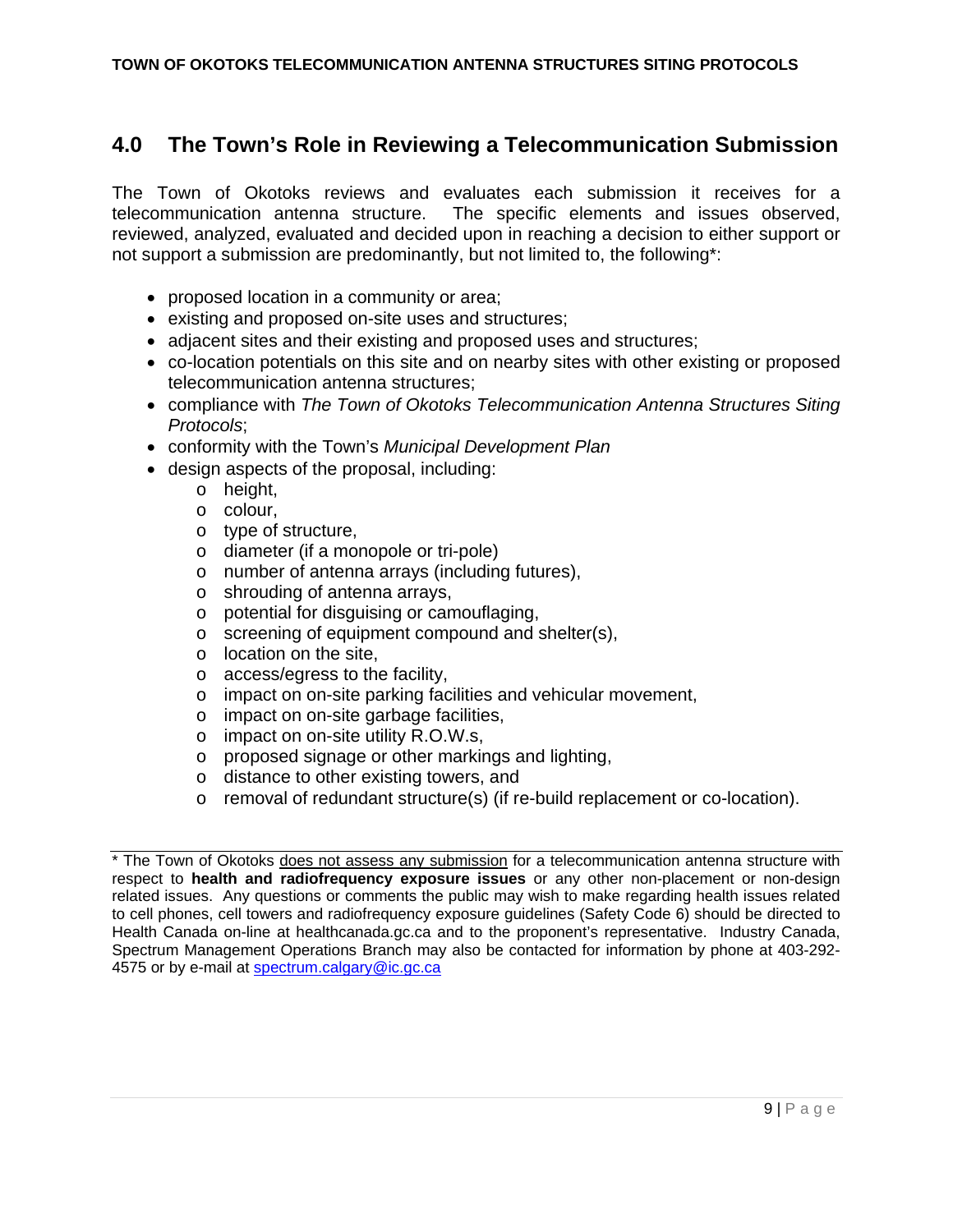## **5.0 Submissions to The Town of Okotoks**

#### **5.1 Pre-submission Consultation**

Proponents are encouraged to conduct a pre-submission consultation with The Town of Okotoks Planning staff to identify preliminary issues of concern prior to making their submissions. In this regard, pre-submission consultations should ensure the following factors are addressed:

- the submission type;
- the proposed telecommunication antenna structure location;
- potential alternative locations:
- the type and height of the proposed telecommunication antenna structure;
- documentation regarding the investigation of co-location potentials on existing or proposed telecommunication structures within 500 metres of the subject proposal;
- documentation regarding the offer for co-location on the proposed telecommunication antenna structure; and
- the necessity for a public consultation meeting.

#### **5.2 Submission Content Requirements**

The details provided by a proponent in support of a submission to The Town of Okotoks for a proposed telecommunication antenna structure must include all of the following information and materials for the submission to be considered complete:

- the type of telecommunication antenna structure being proposed;
- a filled out copy of the Telecommunication Device Submittal Requirement List form (available at the front desk of the Municipal Centre building at 5 Elizabeth Street or 403-938-8916 or on-line at www.okotoks.ca including an address for the proposed location of the telecommunication antenna structure;
- a letter of authorization from the registered owner of the land, their agent, or other person(s) having legal or equitable interest in the land. Where an agent is authorizing the use on the property, proof verifying the agent's authority must be submitted;
- the proponent's name, company name and address, phone and fax numbers;
- colour photographs showing the proposed location of the telecommunication antenna structure as well as immediate surroundings;
- the appropriate submission fee (available at the front desk of the Municipal Centre building at 403-938-8916 or on-line at www.okotoks.ca ;
- where applicable, a brief or report documenting any pre-submission consultation or meeting between the proponent and the Town;
- a brief, or report documenting the public consultation meeting required for the telecommunication antenna structure where required by the Protocols;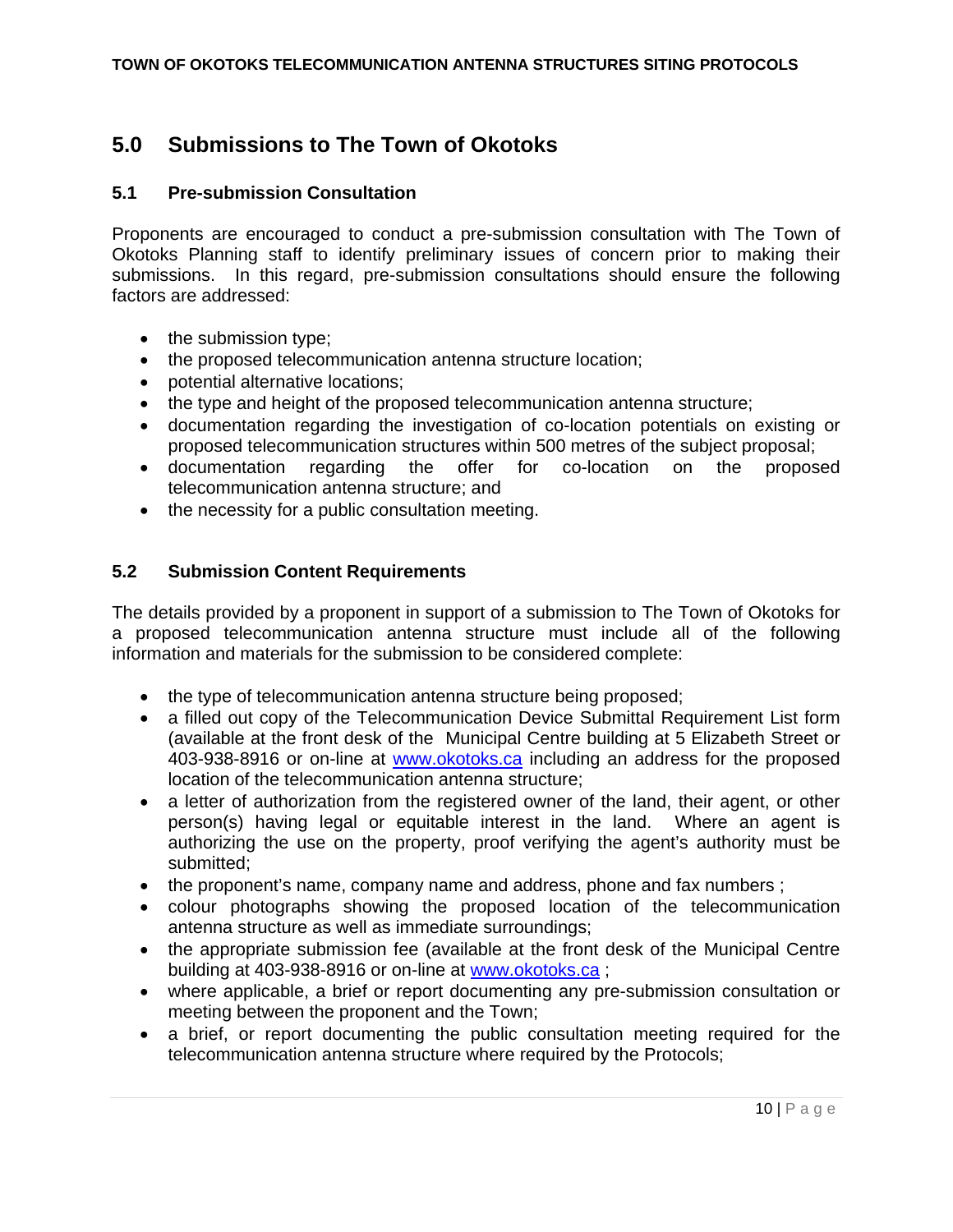- copies of **correspondence documenting co-location information** pursuant to subsection 8.3 of the Protocols (this is a must have and the 30 day submission processing period will not commence unless and until this information is provided to the Town);
- three (3) copies of a site plan, drawn to a readable and measurable scale (preferably 1:200), showing:
	- $\triangleright$  north arrow
	- $\ge$  municipal address<br> $\ge$  legal address (plar
	- legal address (plan/block/lot)
	- $\triangleright$  property lines with adjacent streets and lanes
	- $\triangleright$  location of the antenna structure and any support buildings, including their dimensions
	- $\triangleright$  location of existing buildings on the site and access to the site
	- $\triangleright$  existing and proposed landscaping, fencing, screening
	- $\triangleright$  distance to the nearest residential property (or residential district if no dwellings are existing yet)
	- $\triangleright$  elevation drawings showing all sides of the antenna structure and all other structures
	- $\triangleright$  proposed colour, material, diameter and height of the device/antenna structure; and
- any other additional information or material Administration determines to be necessary and appropriate to properly evaluate the proposed submission.

#### **5.3 Submission Processing Time Period**

Except as set out in subsections 5.4 and 6.2 of the Protocols, The Town of Okotoks will render a decision of either concurrence or non-concurrence within 30 days of receiving a complete telecommunication antenna structure submission.

#### **5.4 Extending the Submission Processing Time Period**

The 30 day processing time period may be extended by the proponent or The Town of Okotoks, through mutual consent, when;

- further negotiations are deemed by either party to be required;
- additional notification is deemed by either party to be required; or
- a public consultation meeting that was not initially thought to be required is determined by The Town of Okotoks to be necessary.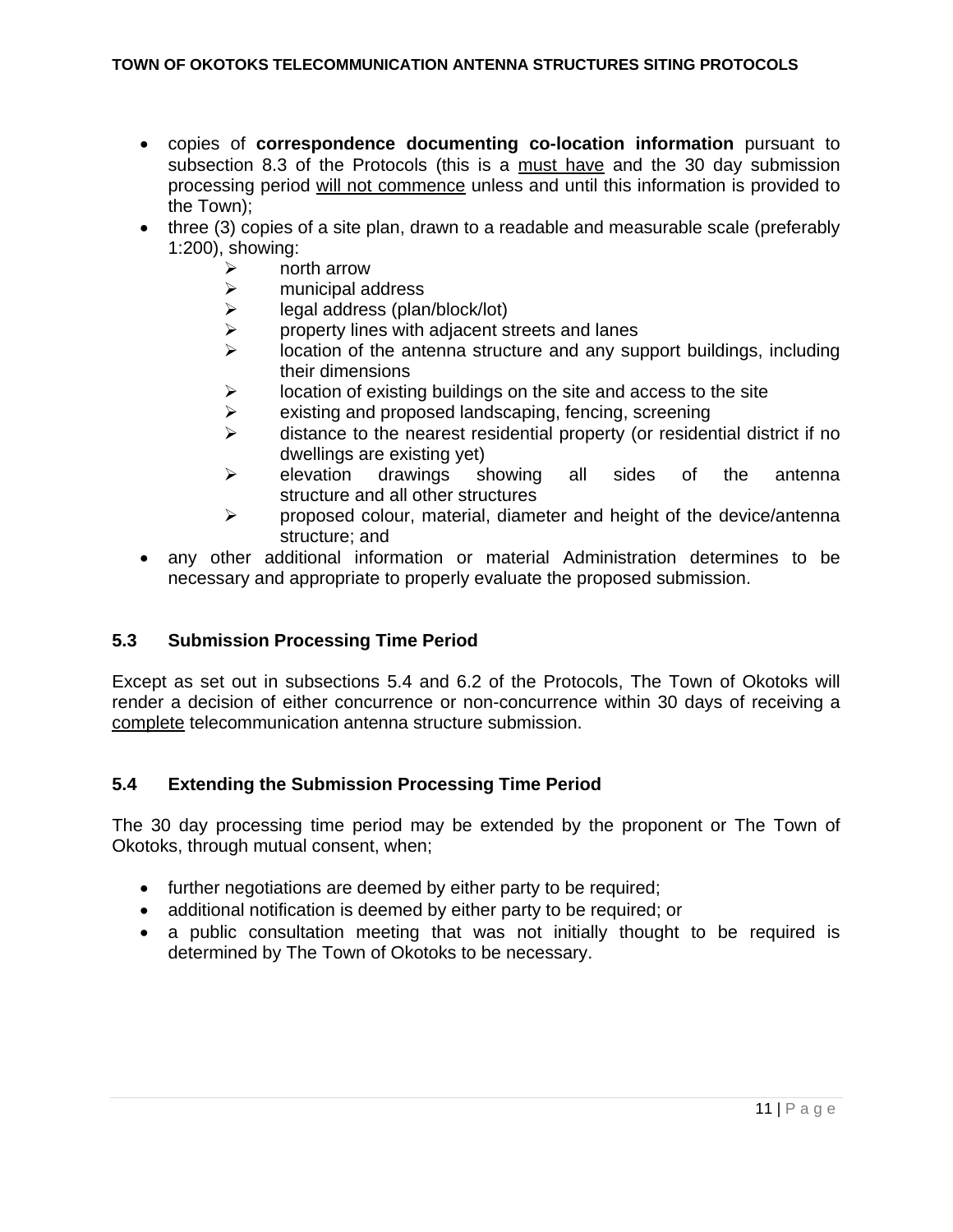#### **5.5 Concurrence**

When a submission is given concurrence, the proponent will receive a letter of concurrence and a set of the drawings marked *Concurrence Rendered on This Plan* from The Town of Okotoks documenting its decision. A copy of the letter will also be sent to Council for information purposes.

#### **5.6 Non-Concurrence**

When a submission is given a non-concurrence decision, the proponent will receive a letter of non-concurrence and a set of drawings stamped *Non-Concurrence Rendered on This Plan*. The Town of Okotoks will provide reasons for its position, and send copies of the correspondence to Council. The Town of Okotoks will also send a copy of the nonconcurrence letter to Industry Canada for information purposes.

#### **5.7 Rescinding a Concurrence**

If, following the issuance of a concurrence, it is determined by The Town of Okotoks that the submission contains a misrepresentation or a failure to disclose all of the pertinent information regarding the proposal, or the plans and conditions upon which the concurrence was issued have not been complied with, and a resolution cannot be reached to correct the issue, the Town may rescind its concurrence. Notification of any such action will be given in writing to the proponent and to Industry Canada and will include the reason(s) for the rescinding of its concurrence.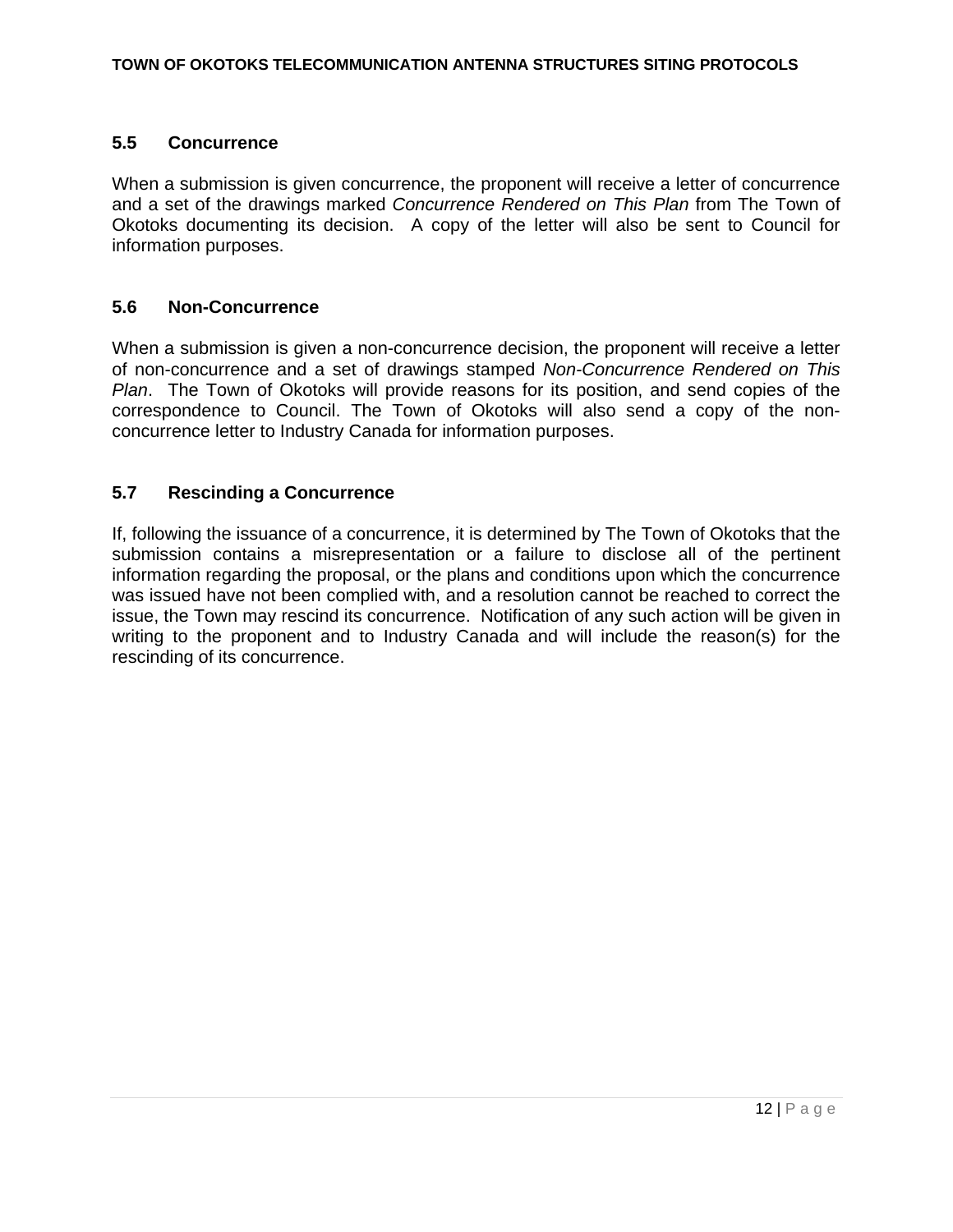### **6.0 Submission Categories**

The Town of Okotoks recognizes that different types of telecommunication antenna structures may create different magnitudes or degrees of impact and concern within the community and on existing built environment of the town in general. Consequently, the Town has grouped the various types of telecommunication antenna structures into three main categories with the objective of making the assessment and evaluation of these types of submissions more efficient and functional with respect to procedures, actions required and processing times.

#### **6.1 Type A Submissions**

Type A submissions involve those telecommunication antenna structures deemed by The Town of Okotoks to have potential impacts on or concerns for the community, the environment or the existing urban fabric of the town in general, that are proposed:

- On towers of any height\* to be placed within 100 metres of any residential development or residential district or public service district (said 100 metres to be measured from the centre of the base of the proposed structure);
- On roof tops within 100 metres of any residential development or residential district or public service district (said 100 metres to be measured from the centre of the base of the proposed structure);
- On roof tops in areas within the Okotoks River Valley Management Zones*;*
- On towers of any height within the Okotoks River Valley Management Zones;
- To increase the height of an existing tower by more than 25% of the existing height;
- Telecommunication antenna structures (towers) that are 15 metres or greater in height proposed in locations designated as commercial or industrial and farther than 100 metres away from any residential development or residential district; and
- On any other telecommunication antenna structure not identified as a Type B or a Type C submission structure.

A public consultation meeting, conducted prior to making a submission to the Town, will be required pursuant to the provisions set out in section 9.0 of the Protocols. The Town of Okotoks recommends at least a two week interval between the date of the public consultation meeting and making a submission to the Town to ensure time for postconsultation inquiries and comments to be received from the public and answered by the proponent. Type A submissions will be processed by The Town of Okotoks within 30 days of receipt of a complete telecommunication antenna structure submission.

\*The measurement to determine the height of any proposed or existing tower shall be taken **from the ground**, not the top of any base upon which the tower may sit, and extends **to the highest point of the tower** which includes any GPS or antenna array, lightening rod or other attached device.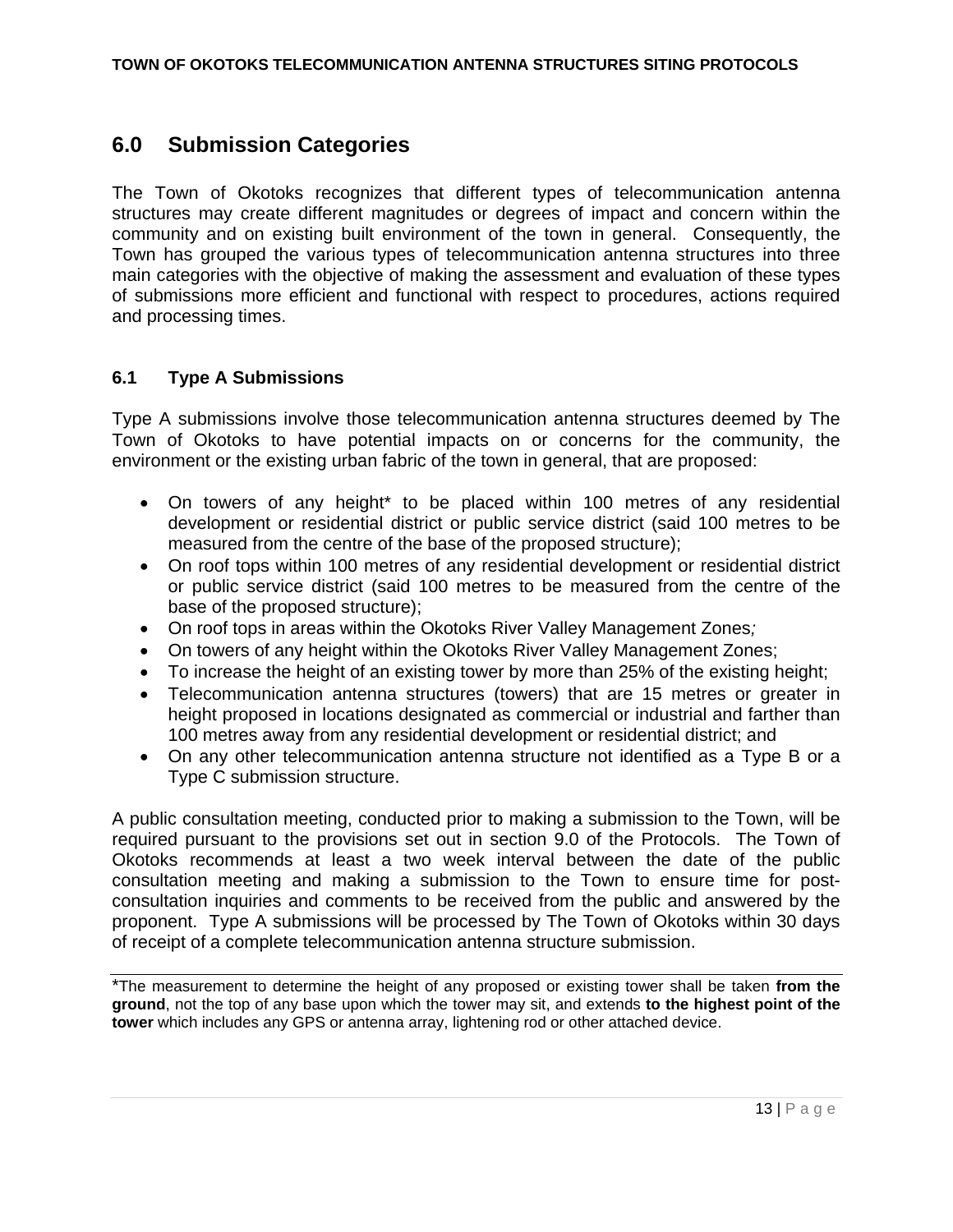#### **6.2 Type B Submissions**

Type B submissions include those telecommunication antenna structures considered by The Town of Okotoks to have low or no adverse impacts or concerns with respect to the community or the city in general. These include proposed telecommunication antenna structures in such locations as:

- On street light poles;
- On parking lot light poles;
- On existing utility towers and similar structures as determined by The Town of Okotoks; and
- On towers less than 15 metres in height that are not identified as a Type A telecommunication antenna structure in subsection 6.1 of the Protocols.

A public consultation meeting will not be required and the submissions will be processed within 30 working days of receipt of a complete telecommunications antenna application.

#### **6.3 Type C Submissions**

Type C submissions primarily apply to proposals for those telecommunication antenna structures that will have a limited operational time frame and no or negligible adverse impacts on the community, the environment or the existing urban fabric of the Town in general, as determined by The Town of Okotoks. This category also includes the addition of telecommunication antenna structures to an existing tower in specific circumstances. Type C submissions include:

- a temporary telecommunication antenna structure, including a Cell on Wheels (COW), for a duration of no longer than 3 months;
- a time extension request for an existing temporary telecommunication antenna structure or COW to remain in place beyond the initial 3 month duration limit to a maximum of 3 additional months;
- a telecommunication antenna structure to be used for a special event;
- a telecommunication antenna structure to be used for an urgent situation or emergency event:
- the co-location of a proponent's telecommunication antennas on an existing tower where an increase in tower height is not required; and
- the addition of new shelters, cabinets and other similar enclosures or compounds required to house a proponent's equipment associated with the telecommunication antennas being connected to an existing telecommunication antenna structure as long as the compound's area is not increased.
- To increase the height of an existing tower by less than 25%.

The proponent will submit a written notification to the Town of Okotoks allowing 15 working days for response time prior to installing any proposed Type C telecommunication antenna structure or commencing a time extension for an existing Type C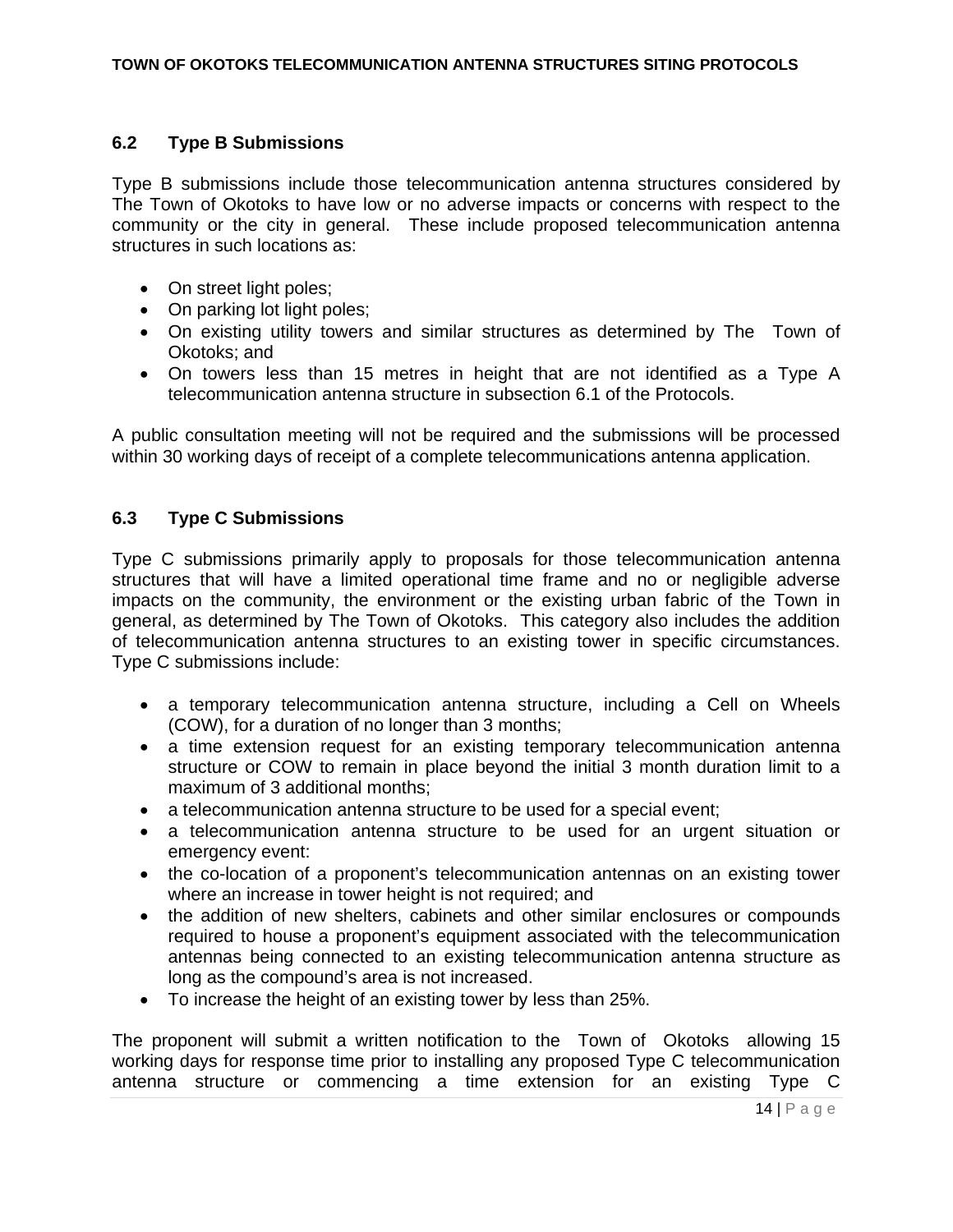#### **TOWN OF OKOTOKS TELECOMMUNICATION ANTENNA STRUCTURES SITING PROTOCOLS**

telecommunication antenna structure (excluding those to be used for an urgent situation or emergency event) within the town.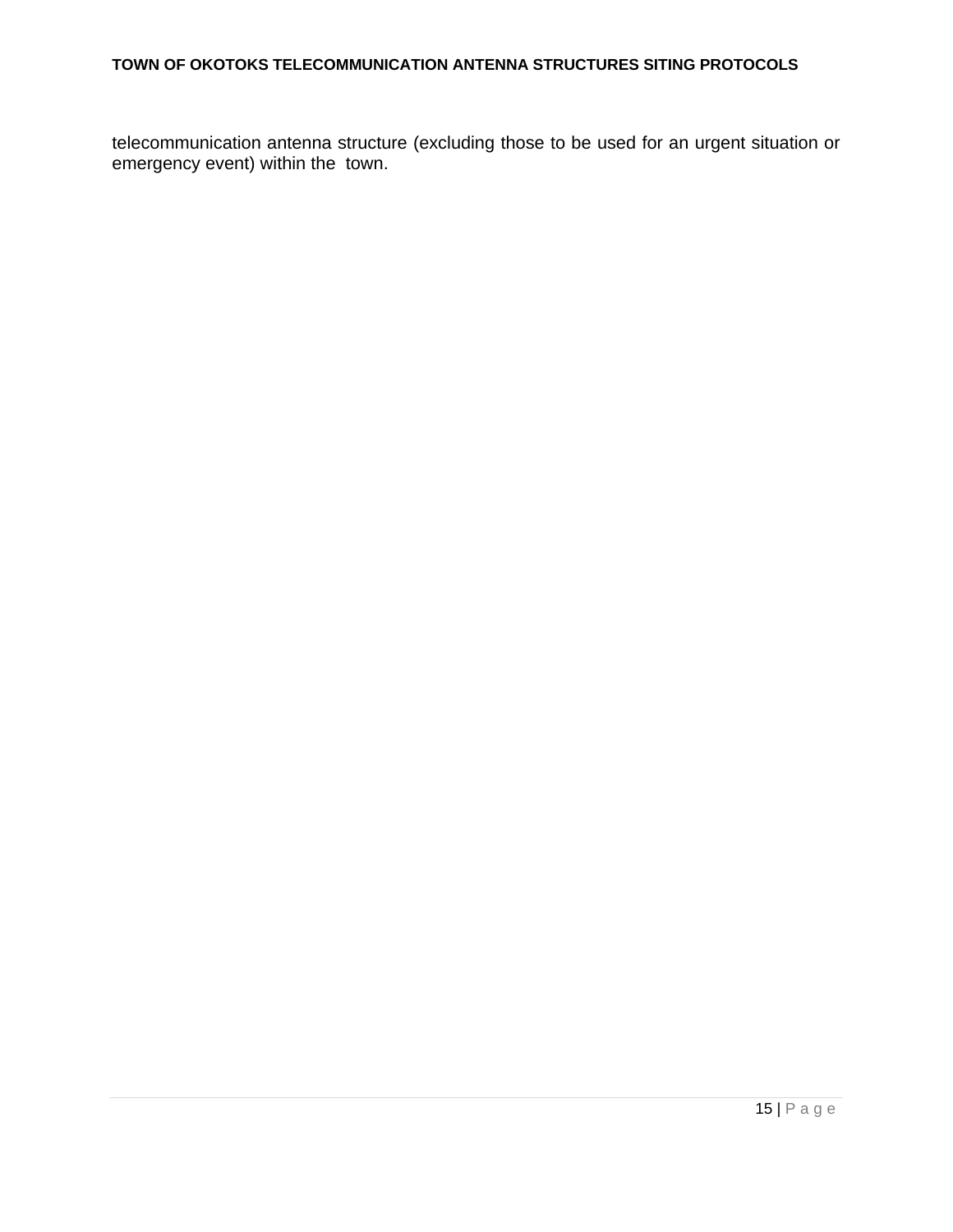## **7.0 Design Characteristics**

#### **7.1 Disguised and Camouflaged Structures**

The Town of Okotoks encourages the use of telecommunication antenna structures that are designed to be as stealthy, unobtrusive and inconspicuous as possible, particularly in residential areas and on sites abutting residential uses. This includes the hiding or disguising of telecommunication antennas in or on buildings, placing them on roof tops or on other existing structures, and the camouflaging of telecommunication antennas on street lights or other apparatuses, appliances and objects. The appropriate type of telecommunication antenna structure for each situation should be selected based upon the goal of making best effort to blend with the nearby surroundings and minimize the visual aesthetic impacts of the telecommunication antenna structure on the community.

#### **7.2 Preferred Built Forms**

#### **Co-location of antenna structures is the preferred option within the Town of Okotoks. However, if co-location is not possible the following is preferred:**

Roof top installation, freestanding telecommunication antenna structures in the form of monopole and tri-pole towers with flush mounted or cluster mounted telecommunication antennas and streetlight and parking lot light poles that have telecommunication antennas sheathed completely within the pole are preferred built forms for telecommunication antenna structures within Okotoks. Pinwheel telecommunication antennas are discouraged, as is the use of guy wires and cables to steady, support or reinforce a tower. Lattice work towers may be considered in specific circumstances, at the discretion of The Town of Okotoks.

#### **7.3 Screening Features**

The use of landscaping, fences and architectural features on and around the equipment compounds, shelters and cabinets associated with a telecommunication antenna structure is encouraged to assist these structures to blend in with their surrounding environment.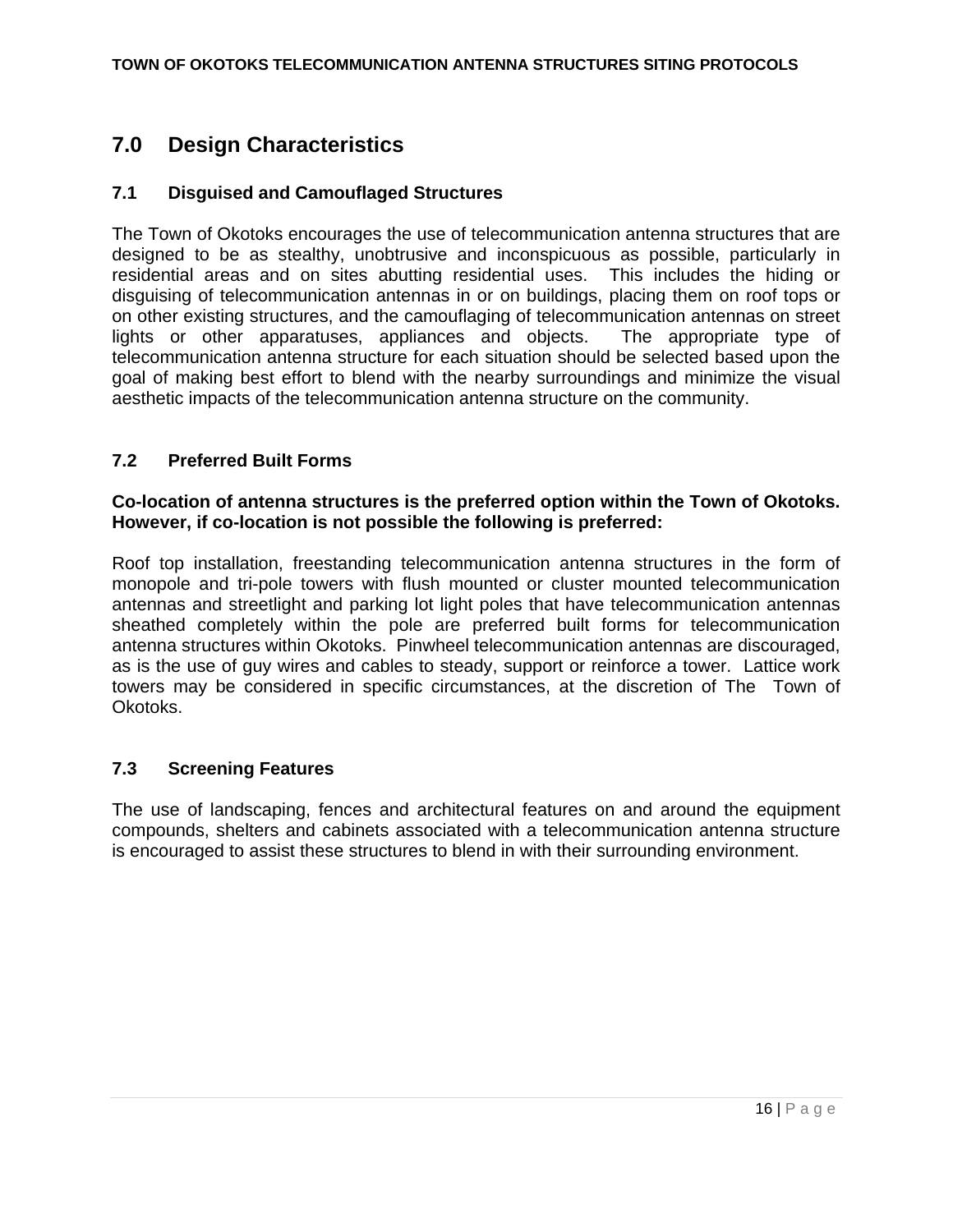#### **7.4 Signage**

The placement of signs on telecommunication antenna structures is generally discouraged. However, in circumstances where The Town of Okotoks determines it is appropriate, signage\* may be used to assist in screening, disguising or camouflaging a telecommunication antenna structure. In these cases, signage must be limited to identifying only businesses, uses or services occurring on the site.

#### **7.5 Lighting**

Unless specifically required by Transport Canada, the display of any type of lighting on a telecommunication antenna structure is prohibited. Where Transport Canada requires a telecommunication antenna structure to be lit, the lighting should be limited to the minimum number of lights and the lowest illumination allowable. Any required strobe lighting should be set to the maximum strobe interval allowed by Transport Canada. The lighting of telecommunication antenna structure compounds for security purposes is supportable provided it is shielded from adjacent residential properties, is kept to a minimum number of lights and illumination intensity, and is consistent with Okotoks' dark sky principles.

#### **7.6 Residential Development Setback Guidelines**

The Town of Okotoks recommends the placement of telecommunication antenna structures (towers) should not be in very close proximity to residential developments of any built form or density. As a guideline, it is recommended that any tower proposed to be placed on a site abutting existing dwellings should be located:

- a) at least three times the height of the proposed tower away from those dwellings for towers less than 15 metres in height;
- b) at least 75 metres away from those dwellings for towers 15 to 30 metres in height;
- c) at least 100 metres away from those dwellings for towers 31 to 45 metres in height;
- d) at least 122 metres away from those dwelling units for towers 46 to 55 metres in height;
- e) at least three times the height of the proposed tower away from those dwellings for towers 56 metres or greater in height.

<sup>\*</sup> Note: an approved development permit for the signage component will be required as signage is not an essential element needed for the operation of a telecommunication installation. The 30 day processing period for a letter of concurrence or non-concurrence does not apply to the signage portion of any such submission.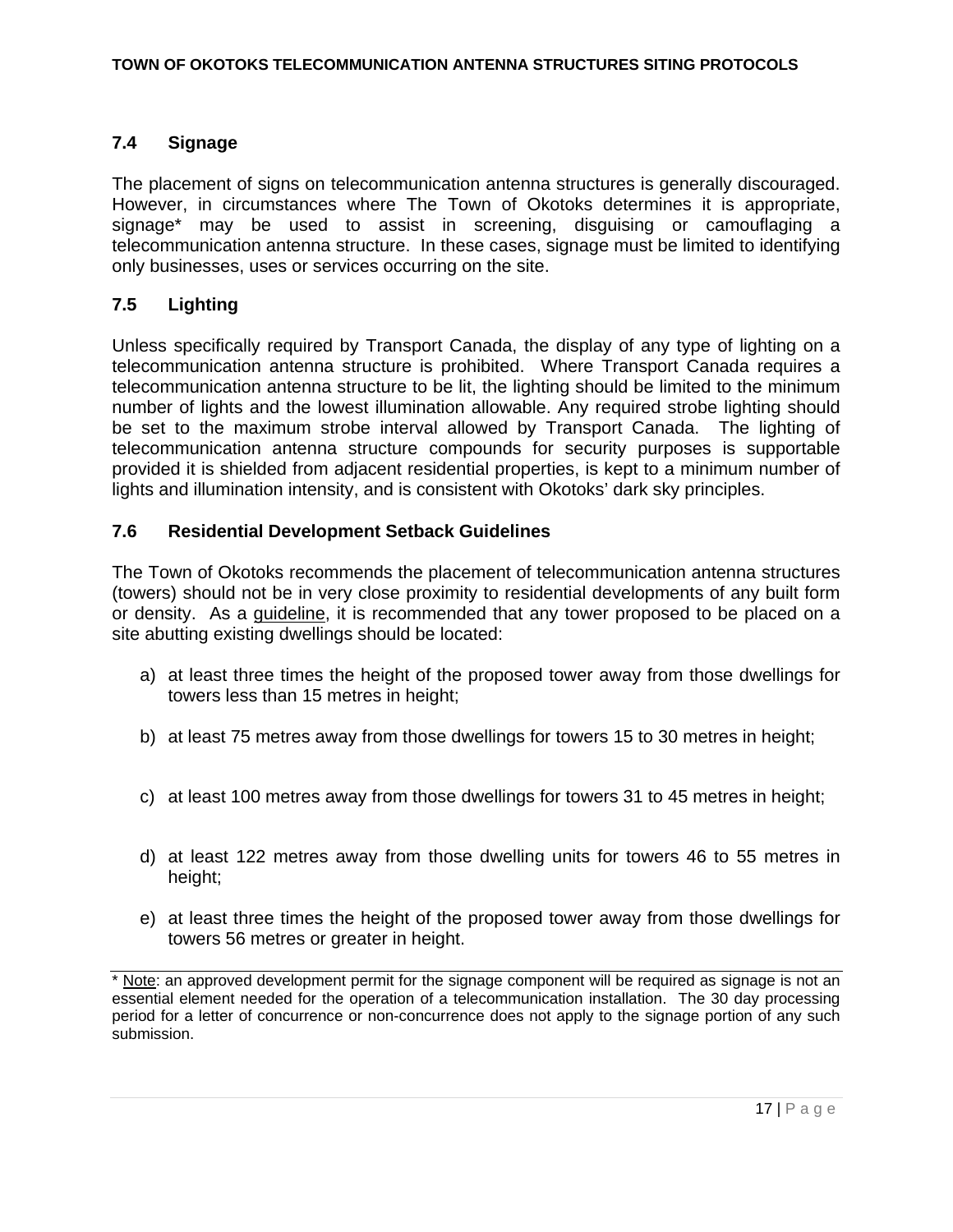The distance shall be determined by measuring from the nearest wall of the nearest dwelling unit (including any secondary suite located in a rear yard or on a detached garage) to the proposed tower. In addition, for the purpose of this subsection, where the height of the tower is between whole numbers, the measurement shall be rounded up to the next full number (example: if the tower measures 30.34 metres in height, it will be considered to be 31 metres high).

The Town of Okotoks may, at its discretion, modify these setback guidelines on a site by site basis, taking into account such factors as buffering topography and vegetation, intervening major transportation and utility corridors, rivers and streams, intervening nonresidential buildings and information arising from a public consultation meeting concerning the telecommunication antenna structure. Exceptions will also be considered for those telecommunication antenna structures that are stealth type installations (i.e. hidden, or for the most part, screened by design, structure(s) or other camouflaging techniques).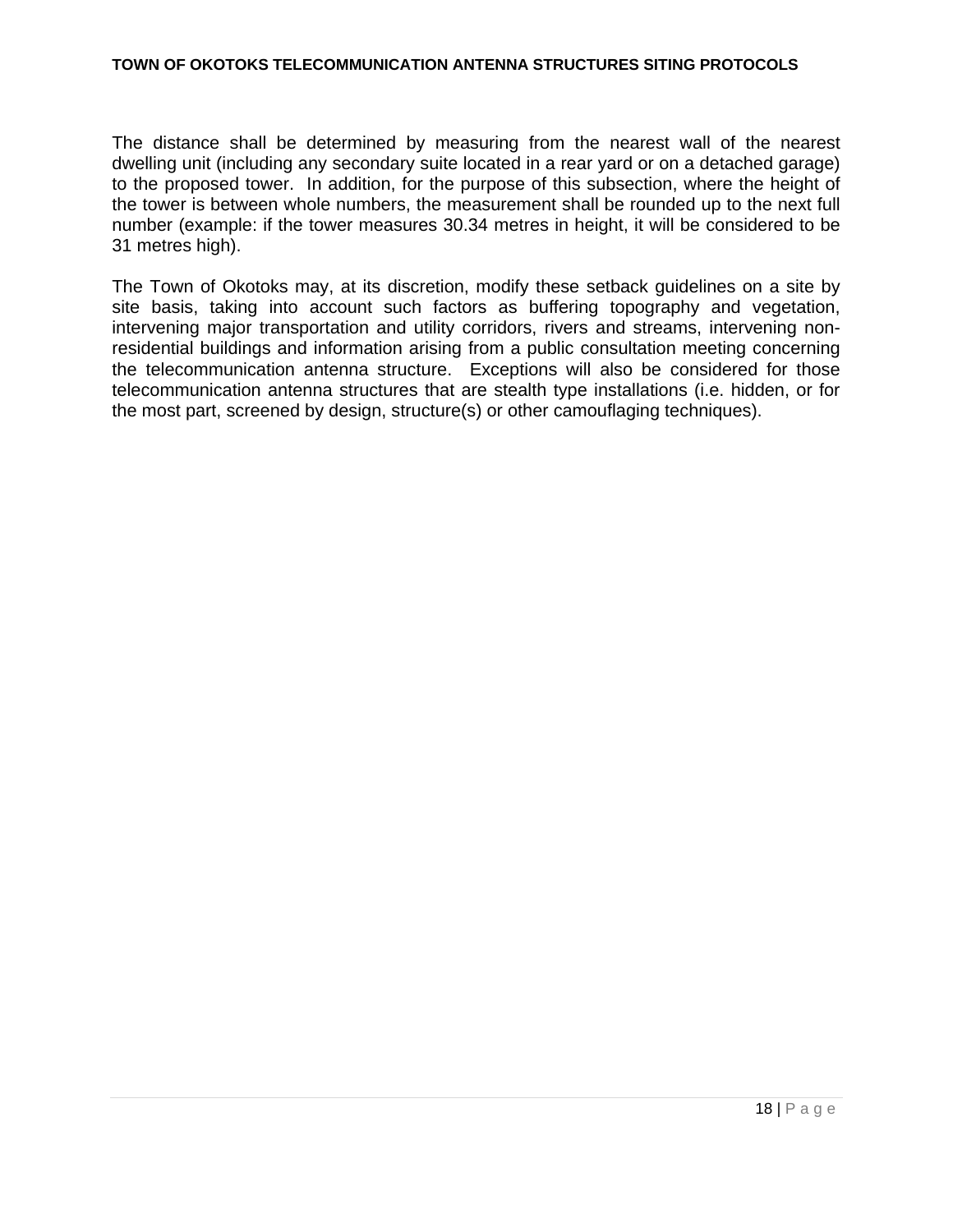### **8.0 Co-Location**

#### **8.1 Co-location Options**

The Town of Okotoks encourages the co-location of telecommunication antenna structures and is the first preference of the Town of Okotoks. This may include, but is not limited to:

- the installation of a proponent's telecommunication antennas on any existing telecommunication antenna structure;
- the construction of a new telecommunication antenna structure on which other proponents are invited to co-locate;
- the reconstruction or modification of an existing telecommunication antenna structure to accommodate the equipment of additional proponents; or
- the relocation of a proponent's existing telecommunication antennas to another proponent's telecommunication antenna structure followed by the removal of the redundant existing telecommunication antenna structure.

In cases where a telecommunication antenna structure is being replaced or taken out of service, The Town of Okotoks acknowledges that the existing telecommunication antenna structure could remain temporarily while a new telecommunication antenna structure is being built and the telecommunication antennas and equipment relocated from the existing structure to the new structure.

#### **8.2 Replacement or Modification due to Co-location**

Where reconstruction or modification of an existing telecommunication antenna structure 15 metres or greater in height is proposed to accommodate either additional telecommunication antennas or co-location not identified on the drawings approved with the original concurrence, a public consultation is not required if the height of the replacement or modified structure is not increased more than 25% of the existing structure's height. However, the proponent's representative is requested to provide the following information to the the Town of Okotoks Planning Services:

- the height and type (e.g. monopole, tri-pole, etc) of the existing telecommunication antenna structure;
- the height and type of the proposed reconstructed telecommunication antenna structure;
- the location and type (e.g. pinwheel, cluster mount, etc.) of all telecommunication antennas, including any futures;
- the location, size, height, colour and finishing materials of any additional equipment shelter and screening for same;
- the name of any co-locating proponent; and
- any other material that the proponent's representative considers important in explaining clearly what changes are proposed to take place and why.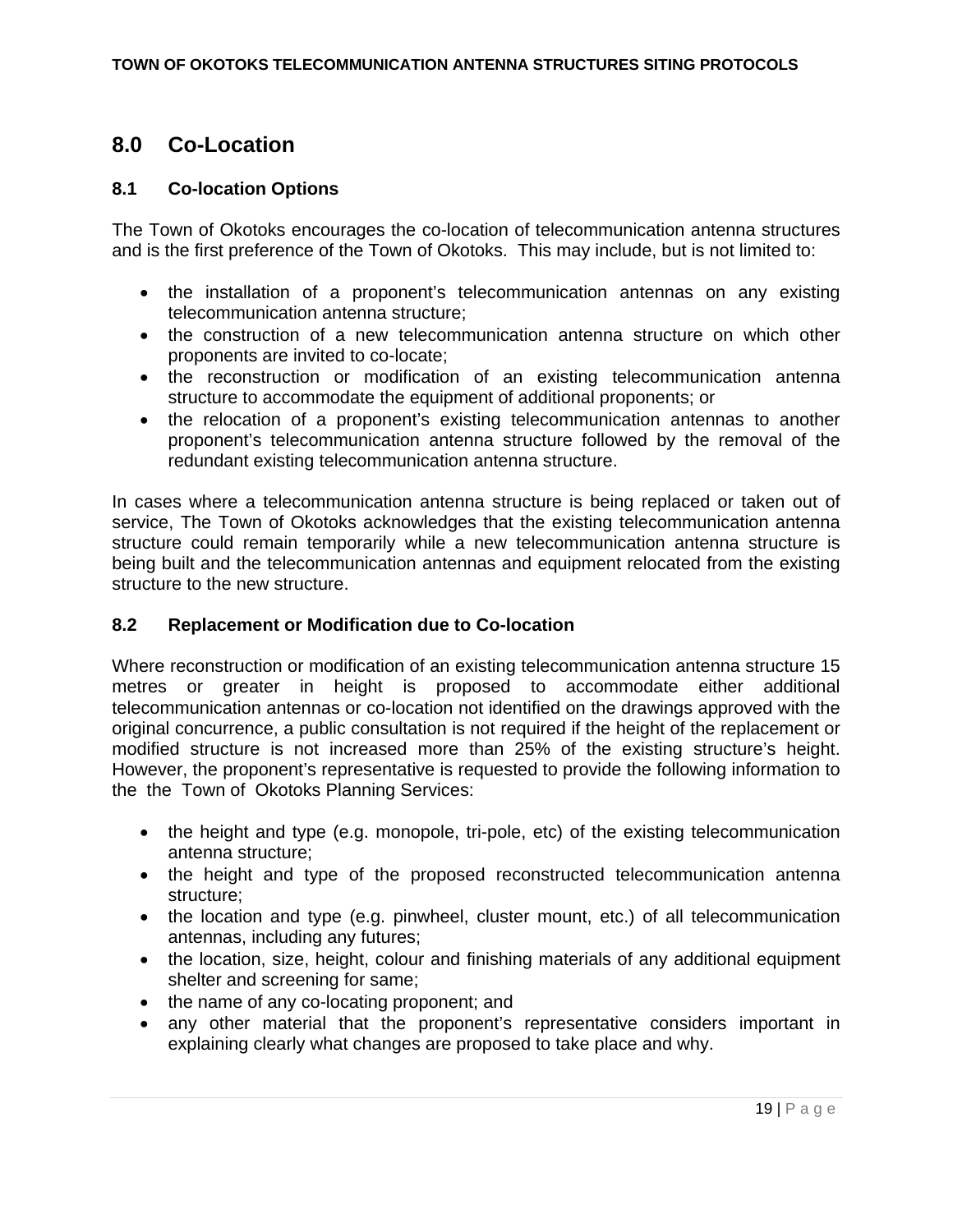No changes to the existing telecommunication antenna structure, its screening or its equipment shelter shall take place until a written acknowledgement is received from The Town of Okotoks or the 30 day response period set out in subsection 6.3 of the Protocols has lapsed, whichever occurs first.

#### **8.3 Evidence of Co-location Review**

The Town of Okotoks strongly recommends that a co-location review take place prior to any Type A or Type B submission for concurrence for a telecommunication antenna structure. In this regard, the proponent is requested to provide written evidence, as part of it's submission to The Town of Okotoks, demonstrating that co-location on an existing telecommunication antenna structure, a replacement or modified telecommunication antenna structure or a proposed new telecommunication antenna structure has been reviewed with other proponents operating within Town limits and the surrounding area. Also requested is information regarding the feasibility of co-location verses the construction of an additional telecommunication antenna tower structure. All existing and proposed telecommunication antenna tower structures within a 500 metre radius of any proposed new telecommunication antenna tower's location must be included in the review for co-location potentials. If co-location is not possible for technical reasons, a statement signed by an appropriate technical expert is requested in support of the written evidence noted above. If co-location is not possible due to a lack of interested participants or other considerations, a statement signed by an appropriate authority for the proponent making the submission is requested as part of the aforementioned written evidence.

#### **8.4 Co-location and Unobtrusiveness**

The Town of Okotoks recognizes that the objective of promoting co-location as described in this Section of the Protocols, and the objective of making telecommunication antenna structure facilities less noticeable, as described in Section 7.0 of the Protocols, may sometimes come into conflict. Nevertheless, the Town of Okotoks intends to review each submission on its merits with a view to promoting both objectives and, where necessary, will determine the appropriate balance between them. The proponent will be given direction in this regard by the Town of Okotoks during the pre-submission consultation process, or if no pre-submission consultation has taken place, during the review and evaluation of the submission.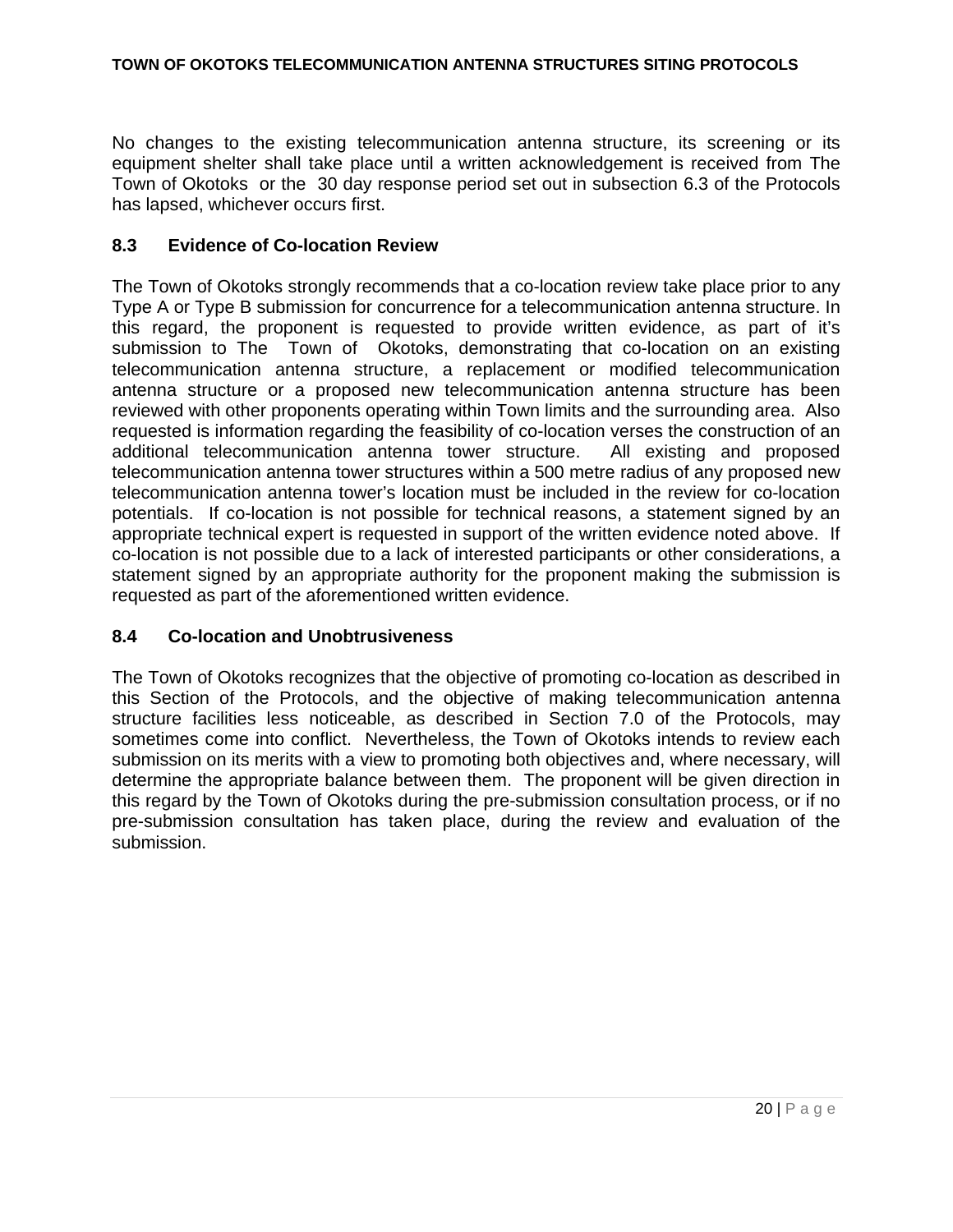## **9.0 Notification and Public Consultation Process**

#### **9.1 Initial Contact with the Town of Okotoks**

Prior to physically investigating an area for potential telecommunication antenna structure site locations, the Town of Okotoks requests that proponents provide Administration with a courtesy notification that locations in the community are being assessed for a telecommunication antenna structure site.

#### **9.2 Notification Obligations When a Public Consultation Meeting is not Required**

When a public consultation meeting is not required, pursuant to subsections 6.2, or 6.3 of the Protocols, notification of a proposed telecommunication antenna structure siting shall be given to Planning Services by the proponent in advance of a submission being made to the Town of Okotoks for concurrence. This notification must be made by written means (a letter, an e-mail or a brief) and must include:

- the proponent's name and contact information;
- the municipal and legal address of the proposed location;
- the type and height of the telecommunication antenna structure; and
- a brief explanation as to why a public consultation meeting is not required.

#### **9.3 Notification Obligations When a Public Consultation Meeting is Required**

When a public consultation meeting is required, pursuant to subsections 5.4, or 6.1 of the Protocols, written notification of a proposed telecommunication antenna structure siting shall be given by the proponent to the Town of Okotoks at least two (2) weeks prior to the public consultation meeting to allow Town staff to attend. The proponent shall include in the notification a copy of the plans for the structure and a copy of the *Notice of Public Consultation Meeting*. The proponent shall then undertake the Public Consultation Meeting process by conducting a public meeting prior to making a telecommunication antenna structure submission to the Town of Okotoks in close proximity to the proposed structure location and, in accordance with the provisions of subsections 9.4, 9.5, 9.6 and 9.7 of the Protocols.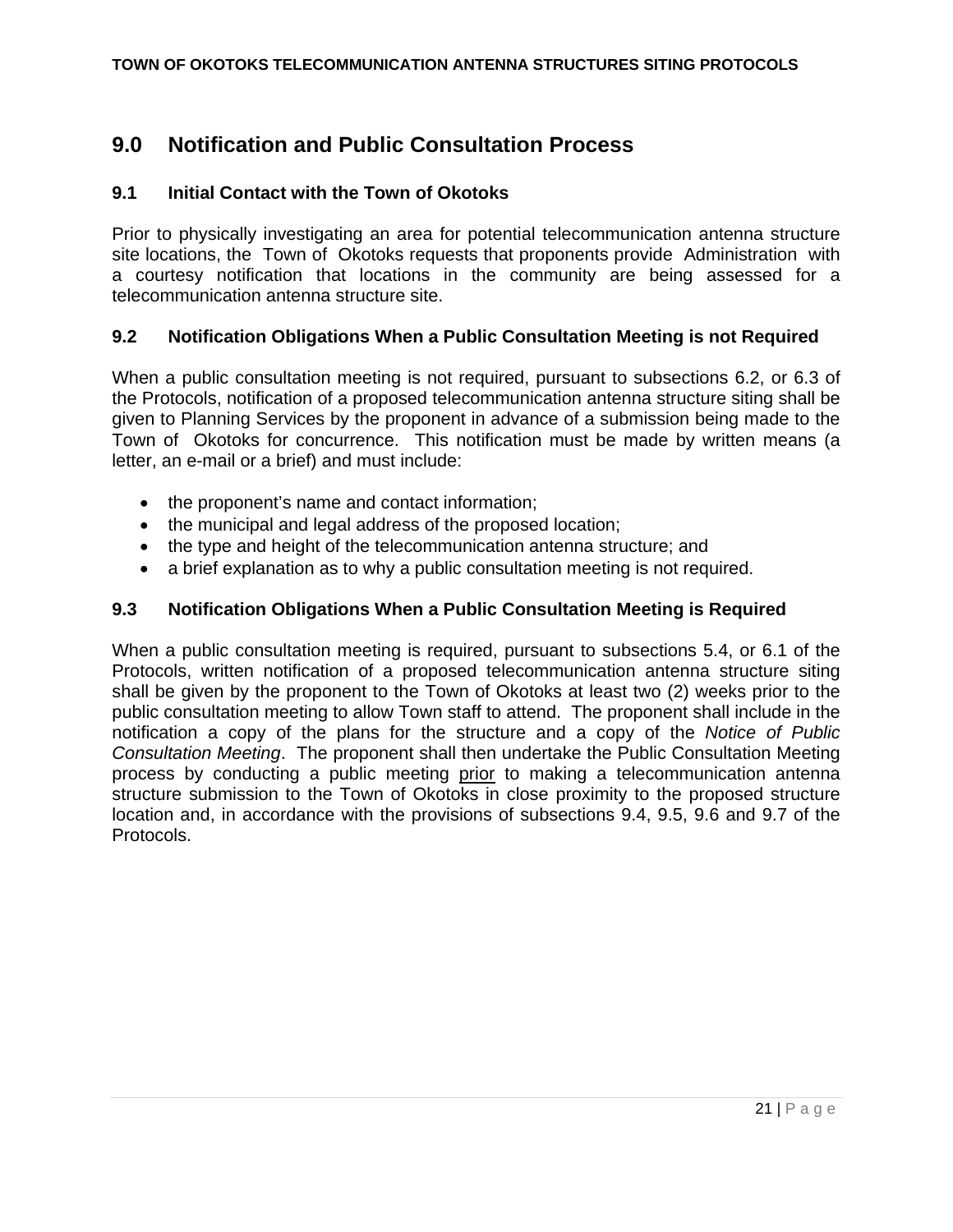#### **9.4 Notification to Affected Properties**

When a public consultation meeting is required pursuant to subsections 5.4, or 6.1 of the Protocols, notification of the proposed siting of a telecommunications antenna structure shall be sent by the proponent to all properties within a 300 metre radius of the proposed telecommunication antenna structure, including any that are located in an adjoining municipality. The measurement to determine the 300 metre distance shall be taken from the centre of the proposed structure. Where the 300 metre notification ring cuts through a multi-unit residential building or a residential block, notice shall be extended to the whole building or to all residential properties on the affected block face. In addition, for apartment buildings and condominium buildings, the proponent must provide notification to each dwelling unit in the building.

#### **9.5 Public Consultation Meeting Notification Method and Timing**

When a public consultation meeting is required, the proponent shall issue a notification in written form in accordance with subsection 9.6 of the Protocols and deliver it, either by regular mail service or by hand, to all affected properties within the notification area defined in subsection 9.4 of the Protocols. If the notification is to be given by regular mail service, it must be sent out at least 21 days prior to the date of the public consultation meeting event. If the notification is to be hand delivered, it must be delivered to the affected residential properties at least 14 days prior to the date of the public consultation meeting event. It is recommended that the proponent keep a log or similar record showing mail out or delivery dates, times and addresses in case of a dispute regarding the notification procedure. The site upon which the telecommunication antenna structure is to be placed must be clearly marked with a sign at least 14 days prior to the public consultation meeting, and an ad must appear in a major local newspaper within the Town of Okotoks in the 2 prior publications immediately before the public consultation meeting.

#### **9.6 Public Consultation Meeting Notification Form and Content**

A written public consultation notification shall be sent out in an envelope addressed to the "Occupant" and shall clearly show in bold type on the face of the envelope the statement: **A CELL TOWER IS PROPOSED WITHIN 300 METRES OF THIS PROPERTY. YOU ARE INVITED TO A PUBLIC MEETING. INFORMATION IS ENCLOSED.** The notification shall include, as a minimum, the following information:

- the date, time and place where the public meeting will be held;
- any agenda or itinerary for the meeting;
- the name and telephone number of the proponent's representative as a contact for the public;
- information about the size, type, location on the site and diameter of the proposed telecommunication antenna structure, as well as the number and type of antenna arrays to be mounted (such as pin wheel mounted, cluster mounted, etc.), including any potential for future antenna arrays and co-locations opportunities; and
- any other materials the proponent deems appropriate to best inform the public.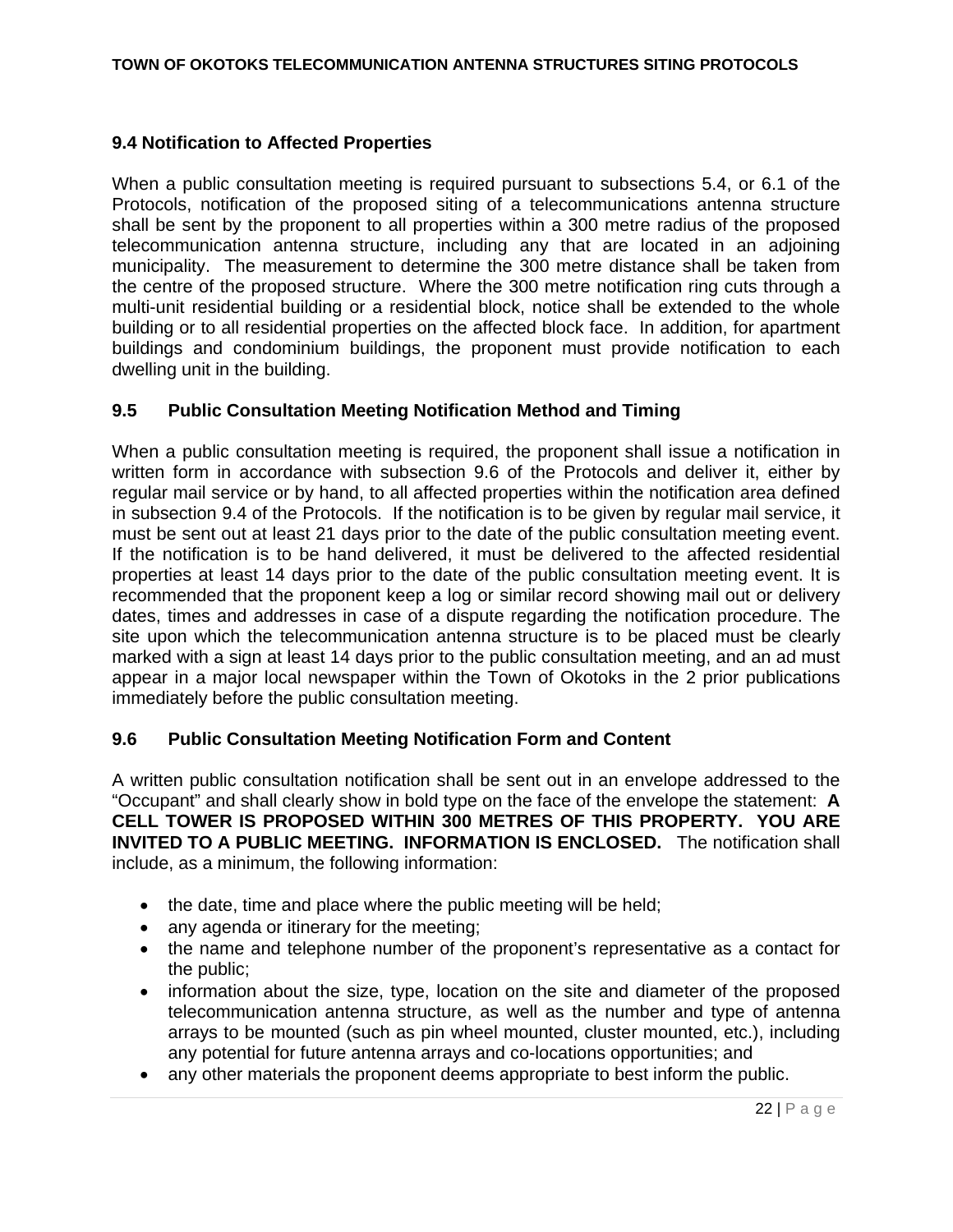Details should also be provided to show the proposed telecommunication antenna structure and its associated equipment shelter(s) in context with the area immediately adjacent. In this regard, presentation of accurately scaled photographic simulations depicting the proposed facility and its environs is also recommended, but is not mandatory as part of the notice.

#### **9.7 Public Consultation Meeting Format**

It is solely the responsibility of the proponent, at its own cost, to arrange, organize and conduct a public consultation meeting. At its discretion, the proponent may conduct the meeting in either a formal manner or an open house format.

A formal meeting entails the public seated facing the proponent's representatives, who provide information concerning the proposed telecommunication antenna structure and answer questions about the proposal and telecommunications in general.

An open house format involves a meeting with no formal seating provided and the public being free to walk through a series of displays providing information about the proposal and telecommunications in general and at which the proponent's representatives are available to discuss issues and answer questions in a one-on-one setting.

In either case, The Town of Okotoks recommends the following basic information be provided at a public consultation meeting:

- the location of the telecommunication antenna structure:
- why/how the location was chosen;
- what other locations were considered and why they weren't chosen;
- an aerial photograph or plan showing the proposed location of the telecommunication antenna structure, the notification area and the properties within the notification area that received a notice of the meeting;
- the height, type of telecommunication antenna structure, colour, materials, type and number of telecommunication antennas (including futures) and co-locations;
- a site plan showing where on the property the telecommunication antennas structure will be situated:
- plans showing the design and appearance of the telecommunication antenna structure and any equipment shelters, cabinets, compounds, fencing and landscaping to be provided as part of or in support of it;
- accurately scaled photographic simulations showing the property with and without the telecommunication antenna structure in place;
- the name, phone number, e-mail address and fax number of a contact person employed by the proponent;
- health and safety information regarding radio frequency transmission (Safety Code 6);
- technical information regarding radio frequency transmission as it relates to cell phone and cell tower functions;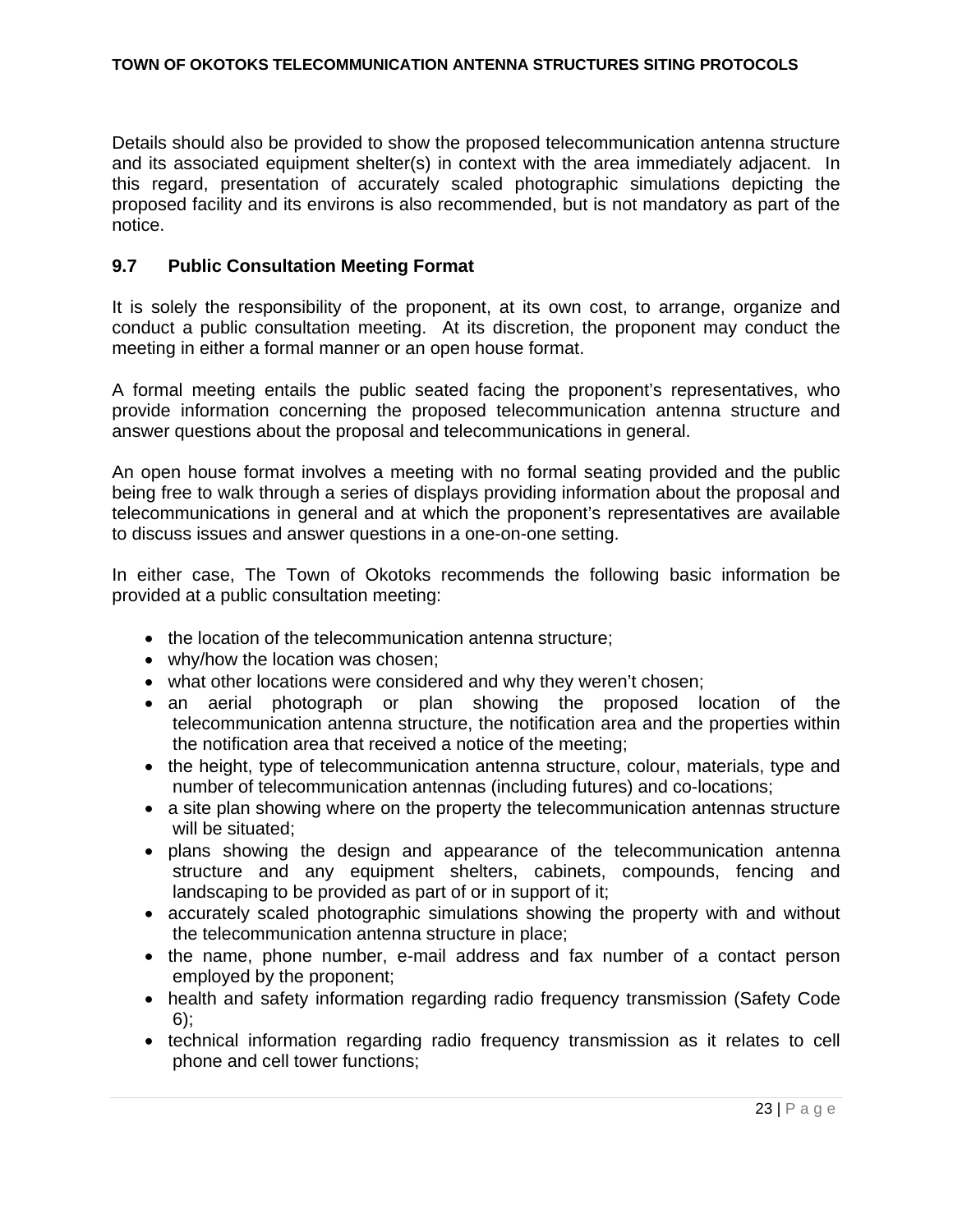- the time frame within which questions, concerns and comments will be received and addressed by the proponent after the meeting and prior to making a submission to The Town of Okotoks; and
- any other material that the proponent considers important to best inform the public regarding its proposal.

Please note: Town of Okotoks Administration will attend this meeting in accordance with Section 3 of these protocols.

#### **9.8 Proponent Obligations after the Public Consultation Meeting**

Following a public consultation meeting, the proponent must respond and address any concerns or issues arising from it. It is recommended that 10 working days be allowed to ensure time for receiving and responding to any concerns from the public arising as a result of the meeting. Subsequently, the proponent may proceed with a submission with The Town of Okotoks.

#### **9.9 Documenting the Public Consultation Meeting**

Where a public consultation meeting has been conducted and the proponent proceeds with a telecommunication antenna structure submission, a brief containing the names and addresses of all attendees at the public consultation meeting must be included. A copy of any agenda, presentation, minutes or similar record may also be included at the proponent's discretion; however, the brief must document the topics discussed, concerns raised, resolutions reached and, where arising, any outstanding issues that could not be resolved. The proponent must demonstrate how the issues have been addressed and subsequently resolved, or where issues have not been resolved, the brief must explain why.